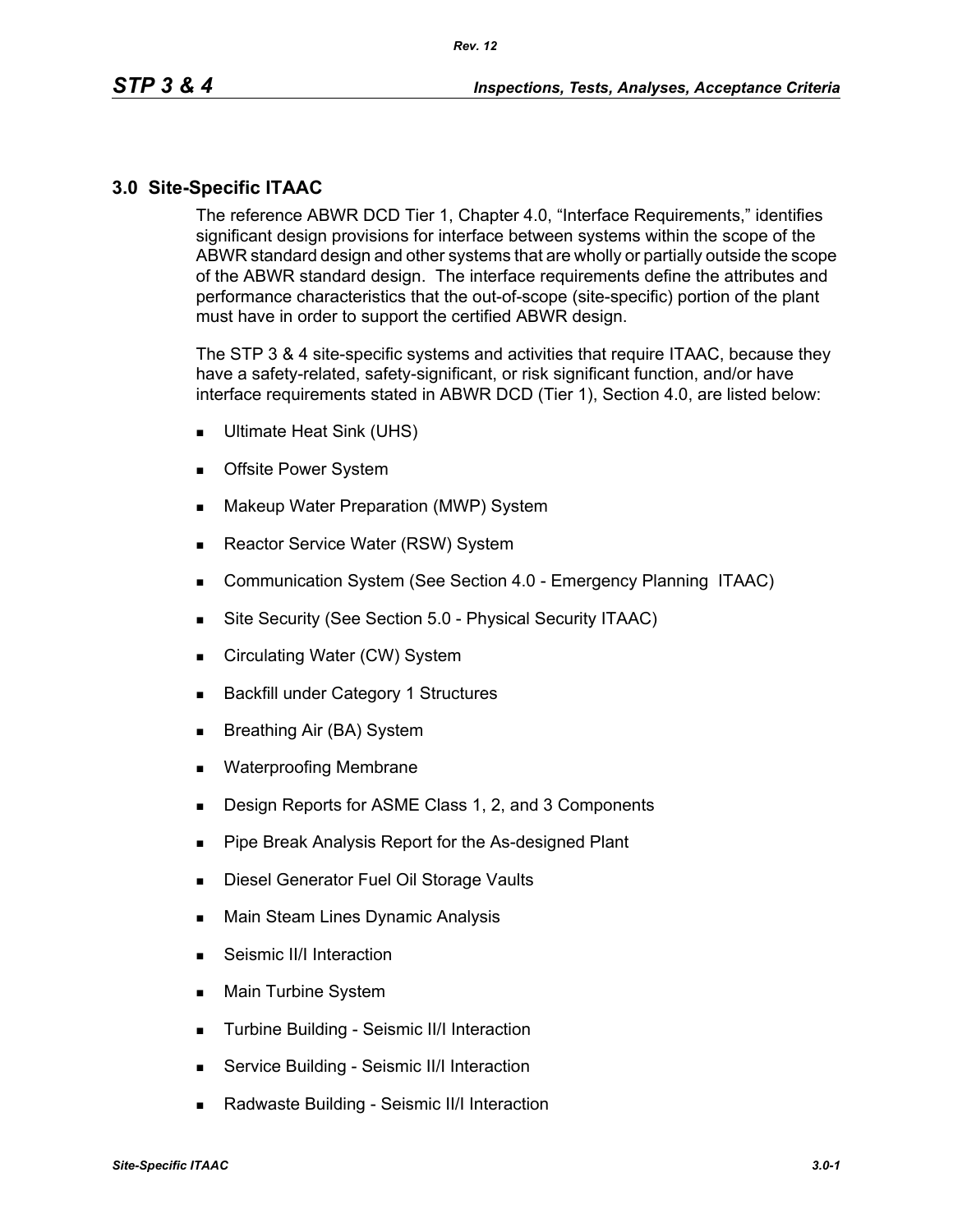- Control Building Annex Seismic II/I Interaction
- **Reactor Building Design for Hurricane**
- **EXECONTROL Building Design for Hurricane**
- Reactor Building Stack Category II/I Design for Hurricane
- **Spent Fuel Pool Level Instrumentation**
- Detection of Single Phase Events Detection of Open Phase Events on the Main Power and Reserve Auxiliary Transformers
- **Consideration of the Effect of Suppression Pool Water Level on Containment** Hydrodynamic Loads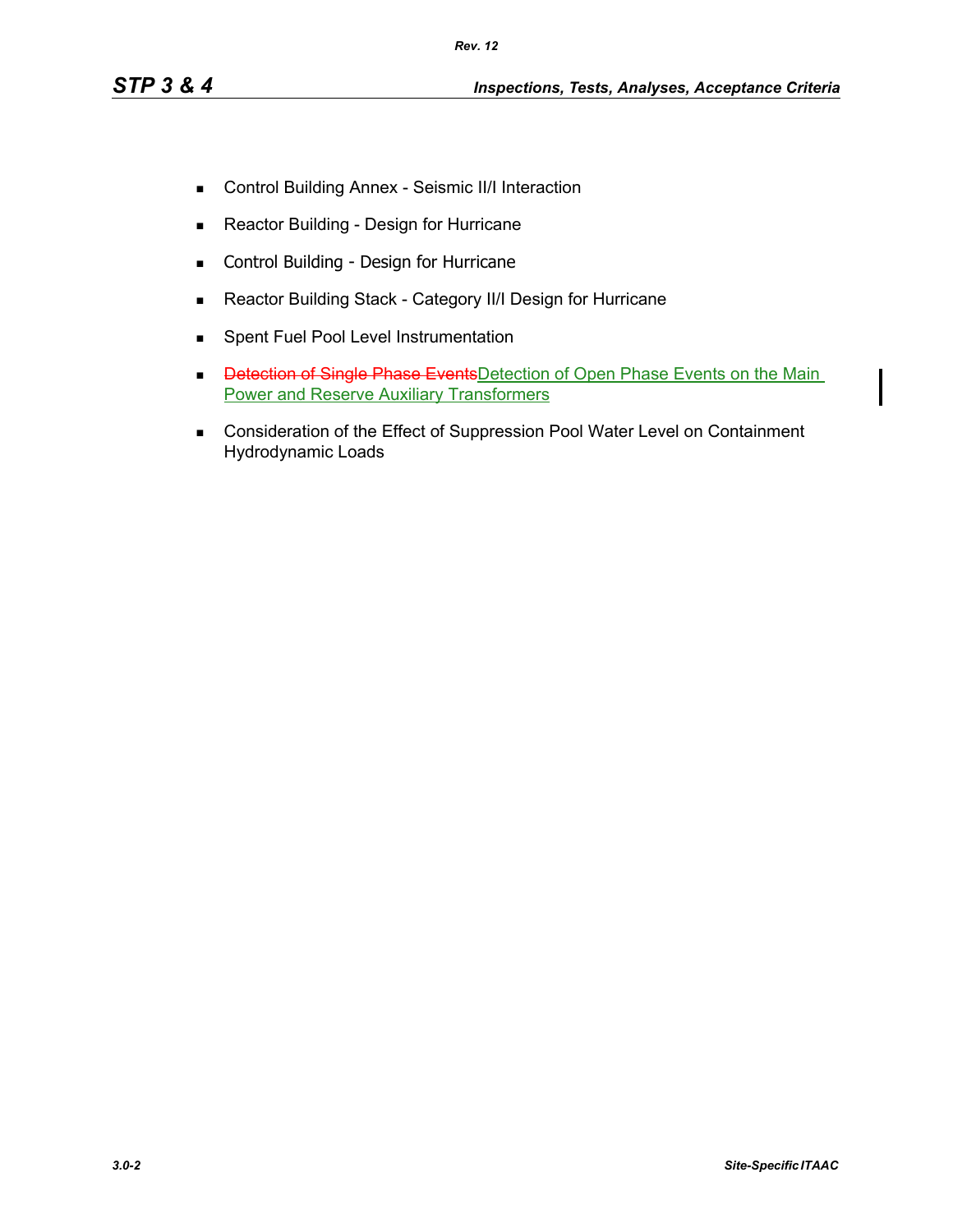| <b>Design Commitment</b>                                                                                                                                                                                                                                                                                                                                                                                                                                                                                           | <b>Inspections, Tests, Analyses</b>                                                                                                                                                                                                                                                                                                                                                                                                                                                                                                              | <b>Acceptance Criteria</b>                                                                                                                                                                                                                                                                                            |
|--------------------------------------------------------------------------------------------------------------------------------------------------------------------------------------------------------------------------------------------------------------------------------------------------------------------------------------------------------------------------------------------------------------------------------------------------------------------------------------------------------------------|--------------------------------------------------------------------------------------------------------------------------------------------------------------------------------------------------------------------------------------------------------------------------------------------------------------------------------------------------------------------------------------------------------------------------------------------------------------------------------------------------------------------------------------------------|-----------------------------------------------------------------------------------------------------------------------------------------------------------------------------------------------------------------------------------------------------------------------------------------------------------------------|
| 1. The basic configuration of the<br>UHS is as shown on Figure<br>$3.0 - 1.$                                                                                                                                                                                                                                                                                                                                                                                                                                       | 1. Inspections of the as-built<br>system will be conducted.                                                                                                                                                                                                                                                                                                                                                                                                                                                                                      | 1. The as-built UHS conforms with<br>the basic configuration shown<br>on Figure 3.0-1.                                                                                                                                                                                                                                |
| 2. The UHS has sufficient cooling<br>water to supply the RSW<br>system for normal plant<br>operation and to permit safe<br>shutdown and cooldown of the<br>plant and maintain the plant in<br>a safe shutdown condition for<br>for at least 30 days following a<br>design-basis event without<br>makeup water to the UHS.<br>The water level at the end of<br>the 30-day period must still be<br>adequate to provide the<br>required suction head to the<br>RSW pumps when operating<br>at their design flow rate. | 2.(a) An analysis will be performed<br>which shows that the UHS has<br>sufficient volume and surface<br>area to meet the cooling<br>requirements to permit<br>cooldown and maintain the<br>plant in a safe shutdown<br>condition for at least 30 days<br>following design basis<br>accidents without any makeup<br>water to the UHS. The<br>analysis will also show that<br>there is sufficient water level at<br>the end of the 30 days to<br>provide adequate suction<br>head to the RSW pumps when<br>operating at their design flow<br>rate. | 2.(a) A report exists which<br>concludes that the UHS is<br>capable of supplying the RSW<br>system for normal plant<br>operation and permit safe<br>shutdown and cooldown of the<br>plant and maintain the plant in<br>safe shutdown condition<br>without makeup for 30 days<br>following a design basis<br>accident. |
|                                                                                                                                                                                                                                                                                                                                                                                                                                                                                                                    | 2.(b) Inspections will be performed<br>of the UHS configuration.                                                                                                                                                                                                                                                                                                                                                                                                                                                                                 | 2.(b)(i) The minimum surface area<br>and capacity of the UHS<br>above the suction lines are<br>34,240 square feet and<br>2,165,500 cubic feet,<br>respectively at the UHS basin<br>low-low level.                                                                                                                     |
|                                                                                                                                                                                                                                                                                                                                                                                                                                                                                                                    |                                                                                                                                                                                                                                                                                                                                                                                                                                                                                                                                                  | 2.(b)(ii) The centerline elevation of<br>the RSW pump suction lines<br>are at a maximum Elev. 2.44<br>m MSL at the interface with<br>the UHS basin wall.                                                                                                                                                              |
| 3.(a) Active safety-related SSCs<br>within the UHS shall have<br>three divisions powered by<br>their respective Class 1E<br>divisions.                                                                                                                                                                                                                                                                                                                                                                             | 3.(a) Tests will be performed on<br>the UHS system by providing<br>a test signal to only one Class<br>1E division at a time.                                                                                                                                                                                                                                                                                                                                                                                                                     | 3.(a) The test signal exists in only<br>the Class 1E division under<br>test in the UHS system.                                                                                                                                                                                                                        |
| 3.(b) Each division shall be<br>physically separated.                                                                                                                                                                                                                                                                                                                                                                                                                                                              | 3.(b) Inspections of the as-built<br>UHS mechanical configuration<br>shall be performed.                                                                                                                                                                                                                                                                                                                                                                                                                                                         | 3.(b) Each mechanical division of<br>the UHS is physically<br>separated from other<br>mechanical divisions of the<br>UHS system by structural<br>and/or fire barriers.                                                                                                                                                |

## **Table 3.0-1 Ultimate Heat Sink (UHS)**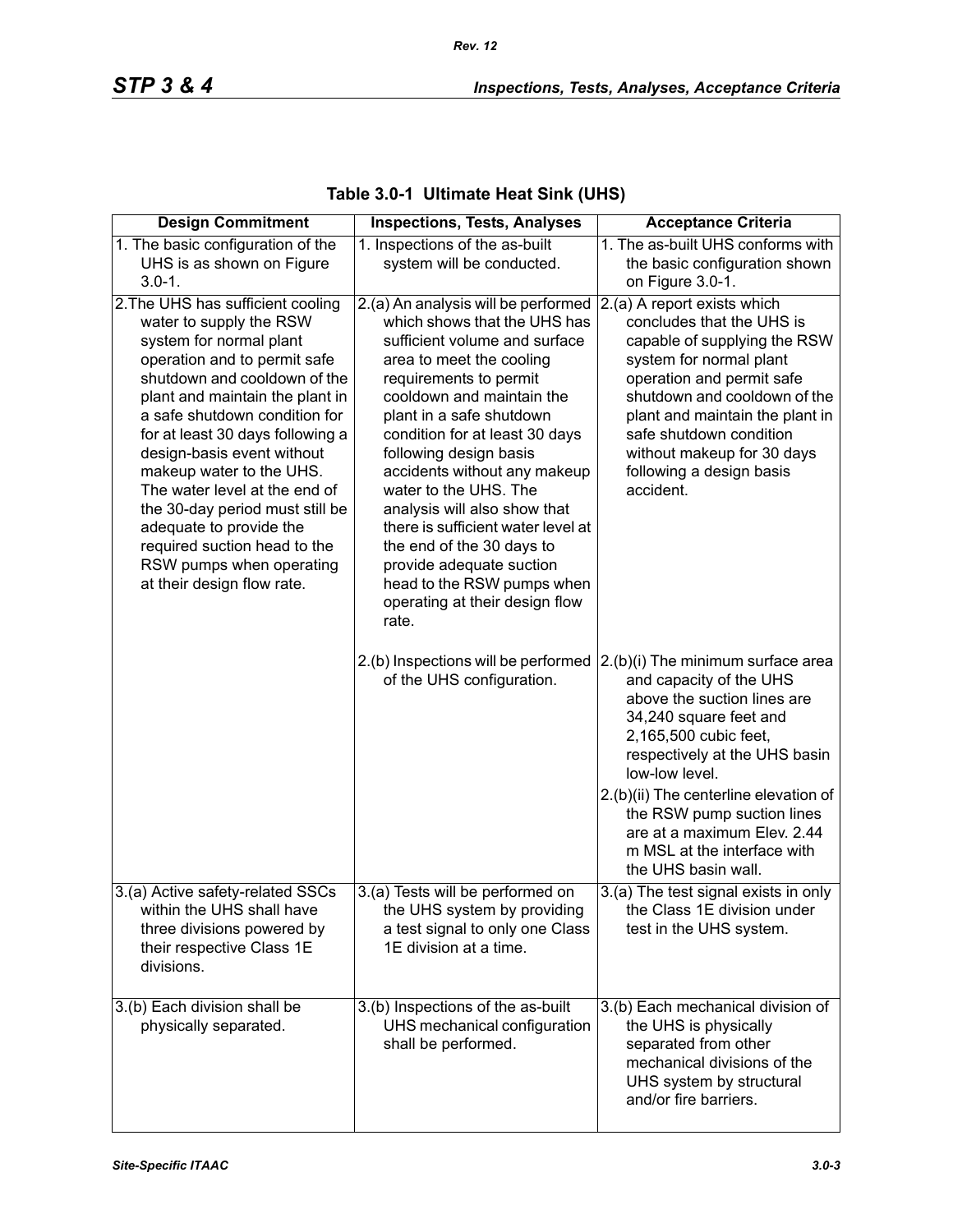| <b>Design Commitment</b>                                                                                                                                                                                                                                                                                                                                                                                                                                                                                                             | <b>Inspections, Tests, Analyses</b>                                                                                                                                                          | <b>Acceptance Criteria</b>                                                                                                                                                                                                                                                                                                                                                         |
|--------------------------------------------------------------------------------------------------------------------------------------------------------------------------------------------------------------------------------------------------------------------------------------------------------------------------------------------------------------------------------------------------------------------------------------------------------------------------------------------------------------------------------------|----------------------------------------------------------------------------------------------------------------------------------------------------------------------------------------------|------------------------------------------------------------------------------------------------------------------------------------------------------------------------------------------------------------------------------------------------------------------------------------------------------------------------------------------------------------------------------------|
| 3.(c) Each division shall be<br>electrically independent of the<br>other divisions and<br>independent of non-Class 1E.                                                                                                                                                                                                                                                                                                                                                                                                               | 3.(c) Inspections of the as-built<br>UHS electrical system<br>components shall be<br>performed.                                                                                              | 3.(c) Electrical isolation exists<br>between Class 1E divisions,<br>and between Class 1E<br>divisions and non-Class 1E.                                                                                                                                                                                                                                                            |
| 4. (a) For UHS, Divisions A, B,<br>and C displays and alarms for<br>water level and temperature<br>are provided in the main<br>control room (MCR).                                                                                                                                                                                                                                                                                                                                                                                   | (a) Inspections will be<br>4.<br>performed on the MCR<br>displays and alarms for the<br>UHS.                                                                                                 | 4. (a) For UHS, Divisions A, B,<br>and C displays and alarms for<br>water level and temperature<br>exist in the MCR.                                                                                                                                                                                                                                                               |
| 4.(b) For UHS, Divisions A and B<br>displays for water level and<br>temperature are provided on<br>the remote shutdown system<br>(RSS) control panel.                                                                                                                                                                                                                                                                                                                                                                                | 4.(b) Inspections will be<br>performed on the RSS<br>displays for the UHS on the<br>RSS control panel.                                                                                       | 4.(b) For UHS, Divisions A and B<br>displays for water level and<br>temperature exist on the RSS<br>control panel.                                                                                                                                                                                                                                                                 |
| 5. The UHS Basin, Reactor<br>Service Water Pump House,<br>and UHS Cooling Tower<br>Enclosure are classified as<br>Seismic Category I. These<br>structures are designed and<br>constructed to accommodate<br>the dynamic and static loading<br>conditions associated with the<br>various loads and load<br>combinations which form the<br>structural design basis. The<br>structural design basis loads<br>are those associated with:<br>(1) Natural phenomena-wind,<br>floods, tornadoes (including<br>tornado missiles), hurricanes | 5.(a) A structural analysis will be<br>performed that reconciles the<br>as-built data with the structural<br>design-basis.<br>5.(b) An inspection of the UHS<br>structure will be performed. | 5.(a) A structural analysis report<br>exists which concludes that<br>the as-built UHS Basin,<br>Reactor Service Water Pump<br>House, and UHS Cooling<br>Tower Enclosure are able to<br>withstand the structural<br>design-basis loads.<br>5.(b) The UHS structure has no<br>unprotected openings that<br>would permit external flooding<br>to penetrate into the UHS<br>structure. |
| (including hurricane missiles),<br>earthquakes, rain and snow.<br>(2) Internal events-floods, pipe<br>breaks and missiles.<br>(3) Normal plant operation-live<br>loads, dead loads and<br>temperature effects.                                                                                                                                                                                                                                                                                                                       |                                                                                                                                                                                              |                                                                                                                                                                                                                                                                                                                                                                                    |

## **Table 3.0-1 Ultimate Heat Sink (UHS)**

*Rev. 12*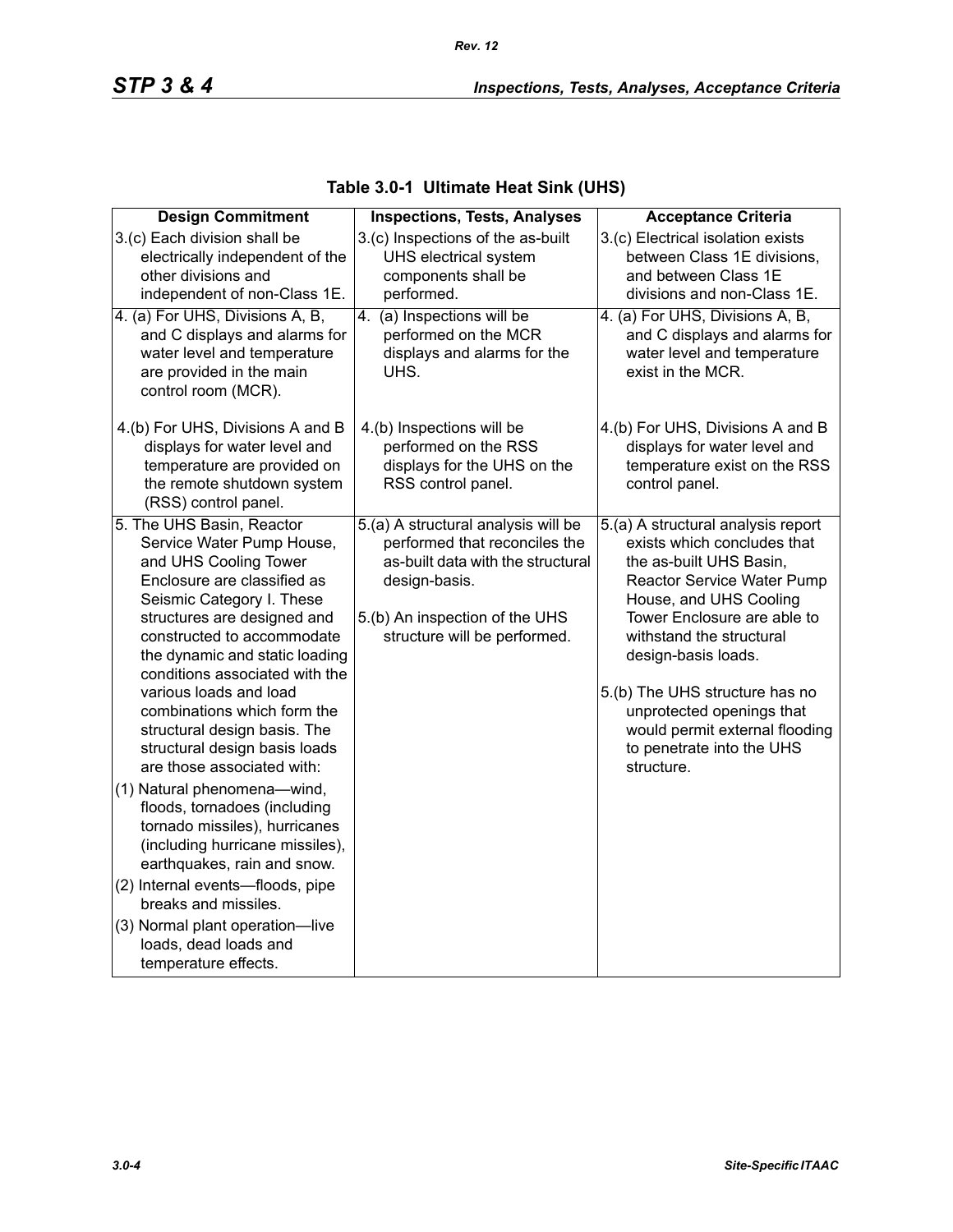| <b>Design Commitment</b>                                                                                                              | <b>Inspections, Tests, Analyses</b>                                                                                                                                            | <b>Acceptance Criteria</b>                                                                                                                                                                                                                                                                                                                  |
|---------------------------------------------------------------------------------------------------------------------------------------|--------------------------------------------------------------------------------------------------------------------------------------------------------------------------------|---------------------------------------------------------------------------------------------------------------------------------------------------------------------------------------------------------------------------------------------------------------------------------------------------------------------------------------------|
| 1. There is redundancy and<br>independence in the offsite<br>power system.                                                            | 1.(a) Inspections of the as-built<br>offsite power supply<br>transmission system will be<br>performed.                                                                         | 1.(a)(i) Two or more offsite<br>transmission circuits exist.<br>(ii) The offsite transmission<br>circuits are separated by a<br>minimum distance of 50 feet<br>(15.24 meters).<br>(iii) The offsite transmission lines<br>do not have a common takeoff<br>structure or use a common<br>structure for support.                               |
|                                                                                                                                       | 1.(b) Tests of the as-built offsite<br>power system will be<br>conducted by providing a test<br>signal in only one offsite<br>power circuit/system at a time.                  | 1.(b) A test signal exists in only<br>the circuit under test.                                                                                                                                                                                                                                                                               |
| 2. Site loads are protected from<br>offsite voltage variations<br>during steady-state operation.                                      | 2. Analyses of the transmission<br>network (TN) voltage<br>variability and steady-state<br>load requirements for as-built<br>SSCs will be performed.                           | 2. A report exists which concludes<br>that voltage variations of the<br>offsite TN during steady-state<br>operation will not cause<br>voltage variations at the loads<br>of more than plus or minus<br>10% of the loads nominal<br>ratings.                                                                                                 |
| 3. Site loads are protected from<br>offsite frequency variations.                                                                     | 3. Analyses of as-built site loads<br>on the TN and TN frequency<br>variability during normal<br>steady-state conditions and<br>periods of instability will be<br>performed.   | 3. A report exists which concludes<br>that the normal steady-state<br>frequency of the offsite TN will<br>be within plus or minus 2 hertz<br>of 60 hertz during recoverable<br>periods of system instability.                                                                                                                               |
| 4. The offsite power system is<br>adequately sized to supply<br>necessary load requirements,<br>during all design operating<br>modes. | 4. Analyses of the as-built 1E<br>divisions and non-Class 1E<br>load groups will be performed<br>to determine their load<br>requirements during all design<br>operating modes. | 4. A report exists which concludes<br>that the offsite transmission<br>circuits from the TN through<br>and including the main<br>step-up power transformers<br>and RATs are sized to supply<br>their load requirements,<br>during all design operating<br>modes, of their respective<br>Class 1E divisions and<br>non-Class 1E load groups. |

| Table 3.0-2 Offsite Power System |  |  |  |
|----------------------------------|--|--|--|
|----------------------------------|--|--|--|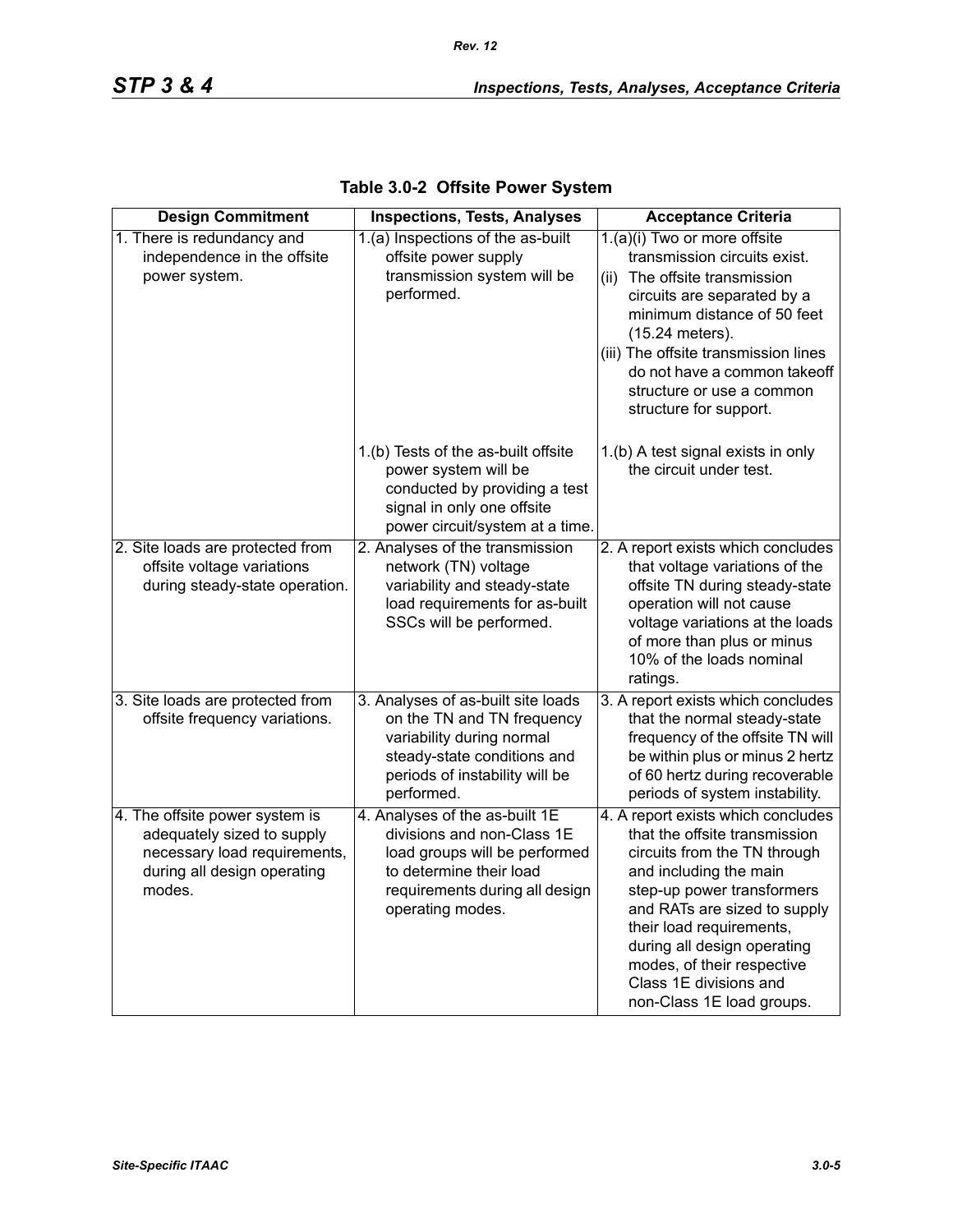| <b>Design Commitment</b>                                                                                                                                          | <b>Inspections, Tests, Analyses</b>                                                                                                                                                         | <b>Acceptance Criteria</b>                                                                                                                                                                                    |
|-------------------------------------------------------------------------------------------------------------------------------------------------------------------|---------------------------------------------------------------------------------------------------------------------------------------------------------------------------------------------|---------------------------------------------------------------------------------------------------------------------------------------------------------------------------------------------------------------|
| 5. The impedance of the offsite<br>power system shall be<br>compatible with the<br>interrupting capability of the<br>plants circuit interrupting<br>devices.      | 5. Analyses of the impedance of<br>the as-built main step-up<br>transformer and RATs will be<br>performed.                                                                                  | 5. A report exists which concludes<br>that the impedance of the<br>main step-up transformer and<br>RATs are compatible with the<br>interrupting capability of the<br>plant's circuit interrupting<br>devices. |
| 6. The offsite transmission power,<br>instrumentation and control<br>circuits for the preferred<br>power are independent from<br>the alternate power.             | 6. Tests of the as-built offsite<br>power, instrumentation, and<br>control system will be<br>conducted by providing a test<br>signal in only one offsite<br>power circuit/system at a time. | 6. A test signal exists in only the<br>circuit under test.                                                                                                                                                    |
| 7. Instrumentation and control<br>system loads shall be<br>compatible with the capacity<br>and capability design<br>requirements of the<br>switchyard DC systems. | 7. Analyses of offsite power<br>control system and<br>instrumentation loads shall be<br>conducted.                                                                                          | 7. A report exists which concludes<br>that the offsite power control<br>system and instrumentation<br>loads are compatible with the<br>capacity and capability of the<br>switchyard DC systems.               |
| 8. Lightning protection and<br>grounding features are<br>provided for the offsite power<br>system.                                                                | 8. Inspections of the as-build<br>offsite power system will be<br>performed.                                                                                                                | 8. Lightning protection and<br>grounding features exist for the<br>offsite power system.                                                                                                                      |
| 9. Measured ground resistance<br>will be one ohm or less.                                                                                                         | 9. Perform tests of ground<br>resistance measurements of the<br>offsite power system (switchyard).                                                                                          | 9. Ground resistance values are<br>one ohm or less.                                                                                                                                                           |

#### **Table 3.0-2 Offsite Power System**

#### **Table 3.0-3 Makeup Water Preparation (MWP) System**

| <b>Design Commitment</b>       | <b>Inspections, Tests, Analyses</b> | <b>Acceptance Criteria</b>      |
|--------------------------------|-------------------------------------|---------------------------------|
| The MWP System supplies        | Inspections of the as-built portion | The as-built MWP System has     |
| makeup water to the Makeup     | of the MWP system that supplies     | features to supply makeup water |
| Water (Purified) (MUWP) System | makeup water to the MUWP            | to the MUWP System.             |
|                                | System will be performed.           |                                 |

## **Table 3.0-4 Potable and Sanitary Water System**

| <b>Design Commitment</b>  | <b>Inspections, Tests, Analyses</b> | <b>Acceptance Criteria</b> |
|---------------------------|-------------------------------------|----------------------------|
| No entry for this system. |                                     |                            |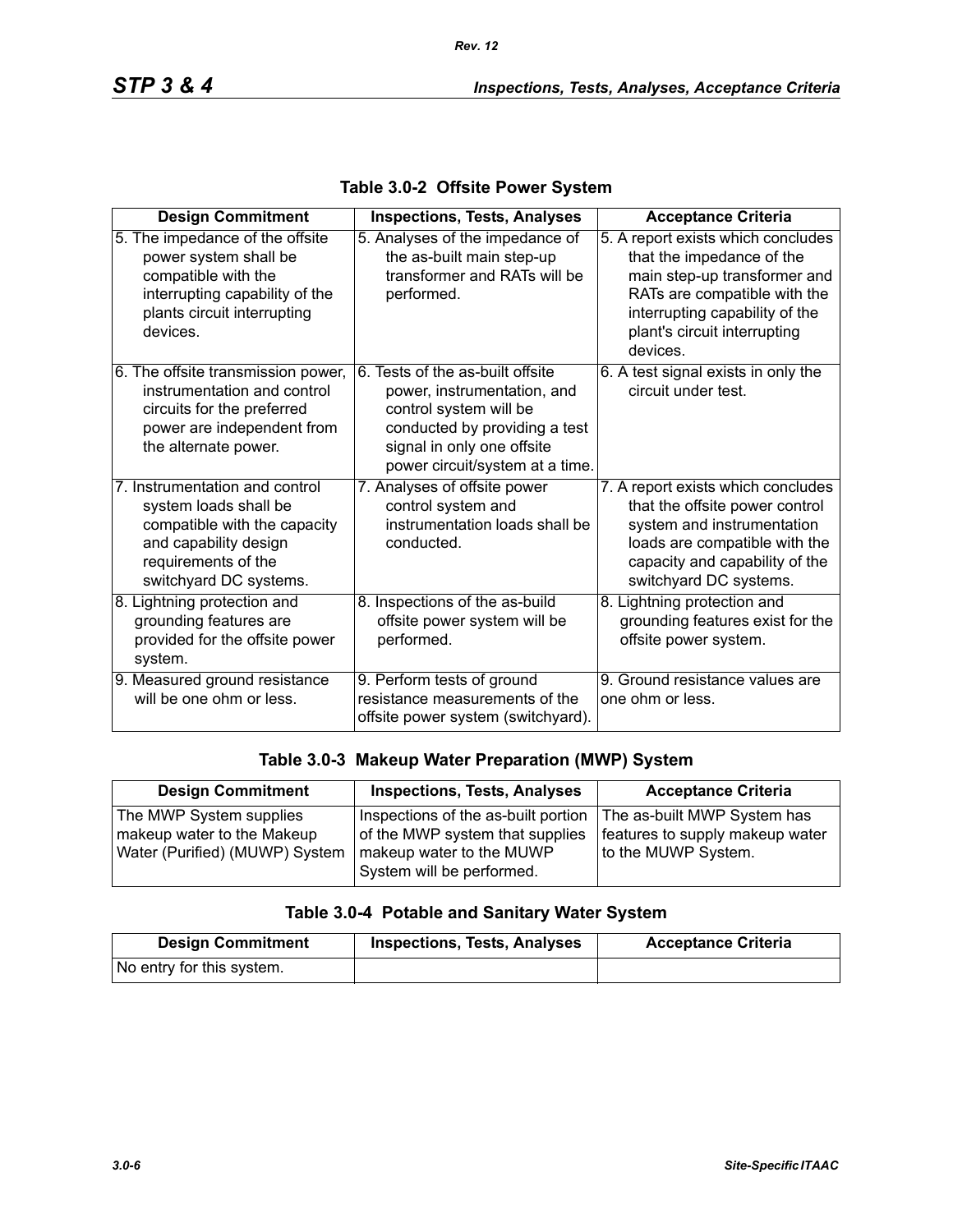| <b>Design Commitment</b>                                                                                                                                               | <b>Inspections, Tests, Analyses</b>                                                                                                 | <b>Acceptance Criteria</b>                                                                                                                                                                           |
|------------------------------------------------------------------------------------------------------------------------------------------------------------------------|-------------------------------------------------------------------------------------------------------------------------------------|------------------------------------------------------------------------------------------------------------------------------------------------------------------------------------------------------|
| 1. The basic configuration of the<br>site-specific RSW is as shown<br>on Figure 3.0-1.                                                                                 | 1. Inspections of the as-built<br>system will be conducted.                                                                         | 1. The as-built RSW conforms<br>with the basic configuration<br>shown on Figure 3.0-1.                                                                                                               |
| 2. Each division is sized to prevent 2.(a) Tests of the RSW water level<br>flooding greater than 5 meters<br>above the floor level in each<br>RCW heat exchanger room. | switches will be performed<br>using simulated signals.                                                                              | 2.(a) Upon receipt of the simulated<br>signal, the level switches<br>actuate which close the valves<br>and stop the pumps.                                                                           |
|                                                                                                                                                                        | 2.(b) An analysis of the flooding of<br>each RSW division will be<br>performed.                                                     | 2.(b) A report exists which<br>concludes the internal flooding<br>will not exceed 5 meters in<br>each RCW heat exchanger<br>room.                                                                    |
| 3.(a) Active safety-related SSCs<br>within the RSW shall have<br>three divisions powered by<br>their respective Class 1E<br>divisions.                                 | 3.(a) Test will be performed on the<br>RSW system by providing a<br>test signal to only one Class<br>1E division at a time.         | 3.(a) The test signal exists in only<br>the Class 1E division under<br>test in the RSW system.                                                                                                       |
| 3.(b) Each division shall be<br>physically separated.                                                                                                                  | 3.(b) Inspections of the as-built<br><b>RSW</b> mechanical<br>configuration shall be<br>performed.                                  | 3.(b) Each mechanical division of<br>the RSW system is physically<br>separated from other<br>mechanical divisions of the<br>RSW system by a structural<br>boundary with a three-hour fire<br>rating. |
| 3.(c) Each division shall be<br>electrically independent of the<br>other divisions.                                                                                    | 3.(c) Inspections of the as-built<br>RSW electrical system<br>components shall be<br>performed.                                     | 3.(c) Electrical isolation exists<br>between Class 1E divisions.                                                                                                                                     |
| 3.(d) Each division shall be<br>capable of removing the<br>design basis heat load of the<br>RSW heat exchangers in that<br>division.                                   | 3.(d) An analysis will be performed<br>of the heat removal capability<br>of each RSW division.                                      | 3.(d) A report exists which<br>concludes that each RSW<br>division can remove the<br>design basis heat load as<br>specified in Section 2.11.3 of<br>Tier 1 of the reference ABWR<br>DCD.             |
| 3.(e) Interdivisional flood control<br>shall be provided to preclude<br>flooding in more than one<br>division.                                                         | 3.(e) An inspection will be<br>performed of the structural<br>features separating the RSW<br>divisions.                             | 3.(e) The RSW divisions are<br>separated by walls and<br>water-tight doors.                                                                                                                          |
| 4. On a LOCA and/or LOPP<br>signal, any closed valves for<br>standby heat exchangers are<br>automatically opened and the<br>standby pumps automatically<br>start.      | 4. Using simulated LOCA and/or<br>LOPP signals, tests will be<br>performed on standby heat<br>exchanger inlet and outlet<br>valves. | 4. Upon receipt of simulated<br>LOCA and/or LOPP signals,<br>the standby heat exchanger<br>inlet and outlet valves open.<br>The standby pumps start.                                                 |

### **Table 3.0-5 Reactor Service Water System (RSW)**

*Rev. 12*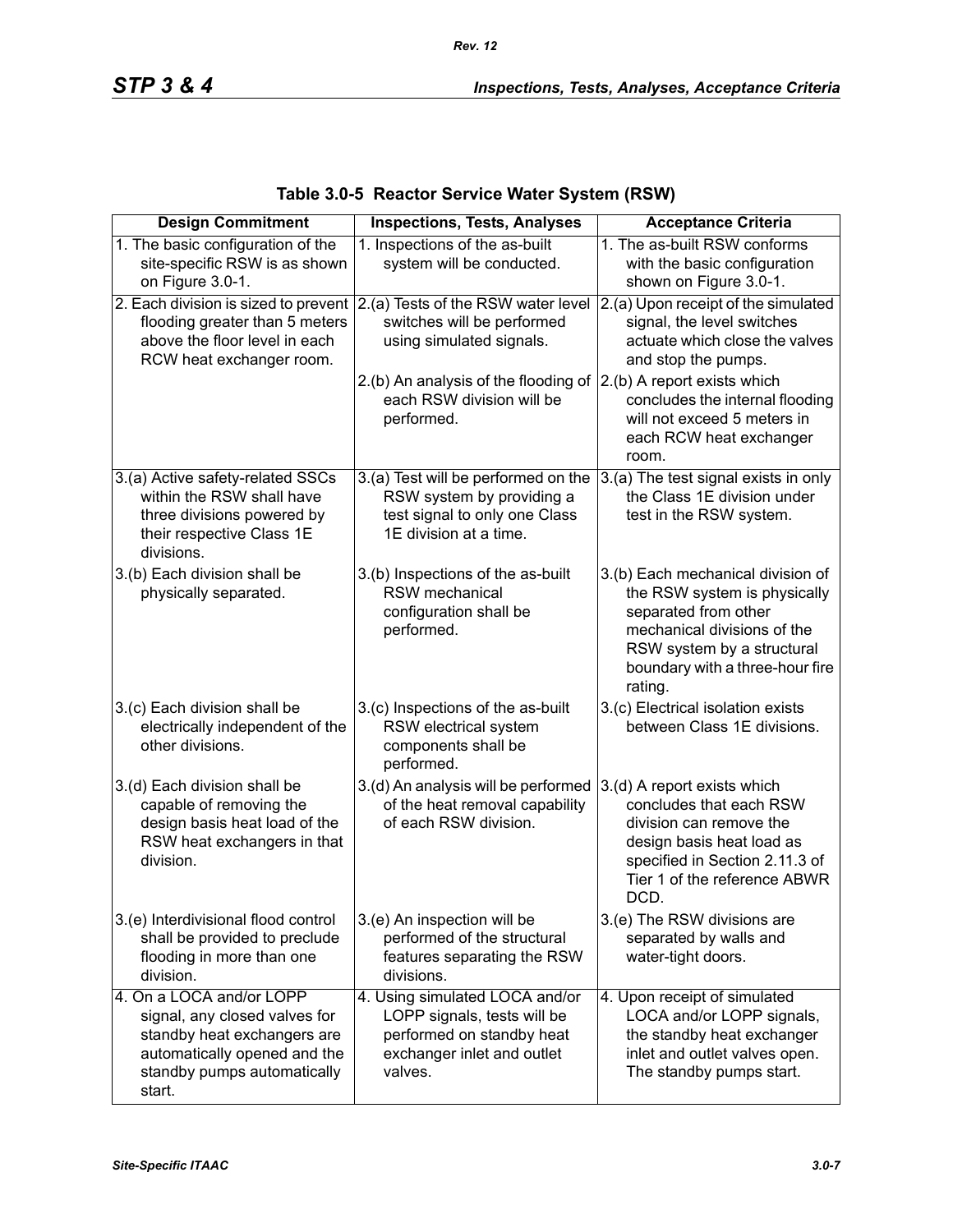| <b>Design Commitment</b>                                                                                                                                                                                                                                             | <b>Inspections, Tests, Analyses</b>                                                                                                                                                                                                                                                                                                                                                                                                                                                                                                                                                                               | <b>Acceptance Criteria</b>                                                                                                                                                                                                            |
|----------------------------------------------------------------------------------------------------------------------------------------------------------------------------------------------------------------------------------------------------------------------|-------------------------------------------------------------------------------------------------------------------------------------------------------------------------------------------------------------------------------------------------------------------------------------------------------------------------------------------------------------------------------------------------------------------------------------------------------------------------------------------------------------------------------------------------------------------------------------------------------------------|---------------------------------------------------------------------------------------------------------------------------------------------------------------------------------------------------------------------------------------|
| 5.(a) For Reactor Service Water<br>(RSW) System Divisions A, B, and<br>C as shown on Figure 3.0-1,<br>displays and controls for pumps,<br>fans and valves, and displays for<br>strainer differential pressure, are<br>provided in the main control room<br>$(MCR)$ . | 5.(a) Inspections will be performed<br>on the MCR displays and controls<br>for the RSW System.                                                                                                                                                                                                                                                                                                                                                                                                                                                                                                                    | 5.(a) For RSW System Divisions<br>A, B, and C as shown on Figure<br>3.0-1, displays and controls for<br>pumps, fans and valves, and<br>displays for strainer differential<br>pressure, exist in the MCR.                              |
| 5.(b) For RSW System Divisions A<br>and B as shown on Figure 3.0-1,<br>displays and controls for pumps,<br>fans and valves and displays for<br>strainer differential pressure, are<br>provided on the Remote<br>Shutdown System (RSS) control<br>panel.              | 5.(b) Inspections will be performed<br>on the RSS displays and controls<br>for the RSW System.                                                                                                                                                                                                                                                                                                                                                                                                                                                                                                                    | 5.(b) For RSW System Divisions A<br>and B as shown on Figure 3.0-1,<br>displays and controls for pumps,<br>fans and valves and displays for<br>strainer differential pressure, exist<br>on the RSS control panel.                     |
| 6. The RSW pumps have<br>sufficient NPSH available at<br>the pumps.                                                                                                                                                                                                  | 6. Inspections, tests and analyses<br>will be performed upon the<br>as-built system. NPSH tests of<br>the pumps will be performed in<br>a test facility. The analyses will<br>consider the effects of:<br>- Pressure losses for pump inlet<br>piping and components.<br>- Suction from the UHS basin with<br>water level at the minimum<br>value.<br>- Maximum pressure drop<br>through the perforated plate<br>installed above the suction line<br>intake.<br>- Design basis fluid temperature<br>$(35^{\circ}C)$ .<br>- UHS basin and corresponding<br>return to the cooling towers at<br>atmospheric pressure. | 6. The available NPSH exceeds<br>the NPSH required by the<br>pumps.                                                                                                                                                                   |
| 7. For RSW System Divisions A,<br>B, and C as shown on Figure<br>3.0-1, the pumps trip and the<br>isolation valves close upon<br>receipt of a signal indicating<br>Control Building or RSW<br>Pump House flooding in that<br>division.                               | 7. Using simulated signals, tests<br>will be performed on the RSW<br>System pumps and valves by<br>providing a test signal in only<br>one Class 1E division at a<br>time.                                                                                                                                                                                                                                                                                                                                                                                                                                         | 7. For RSW System Division A, B,<br>and C as shown on Figure<br>3.0-1, the pumps trip and the<br>isolation valves close upon<br>receipt of a signal indicating<br>Control Building or RSW<br>Pump House flooding in that<br>division. |

## **Table 3.0-5 Reactor Service Water System (RSW)**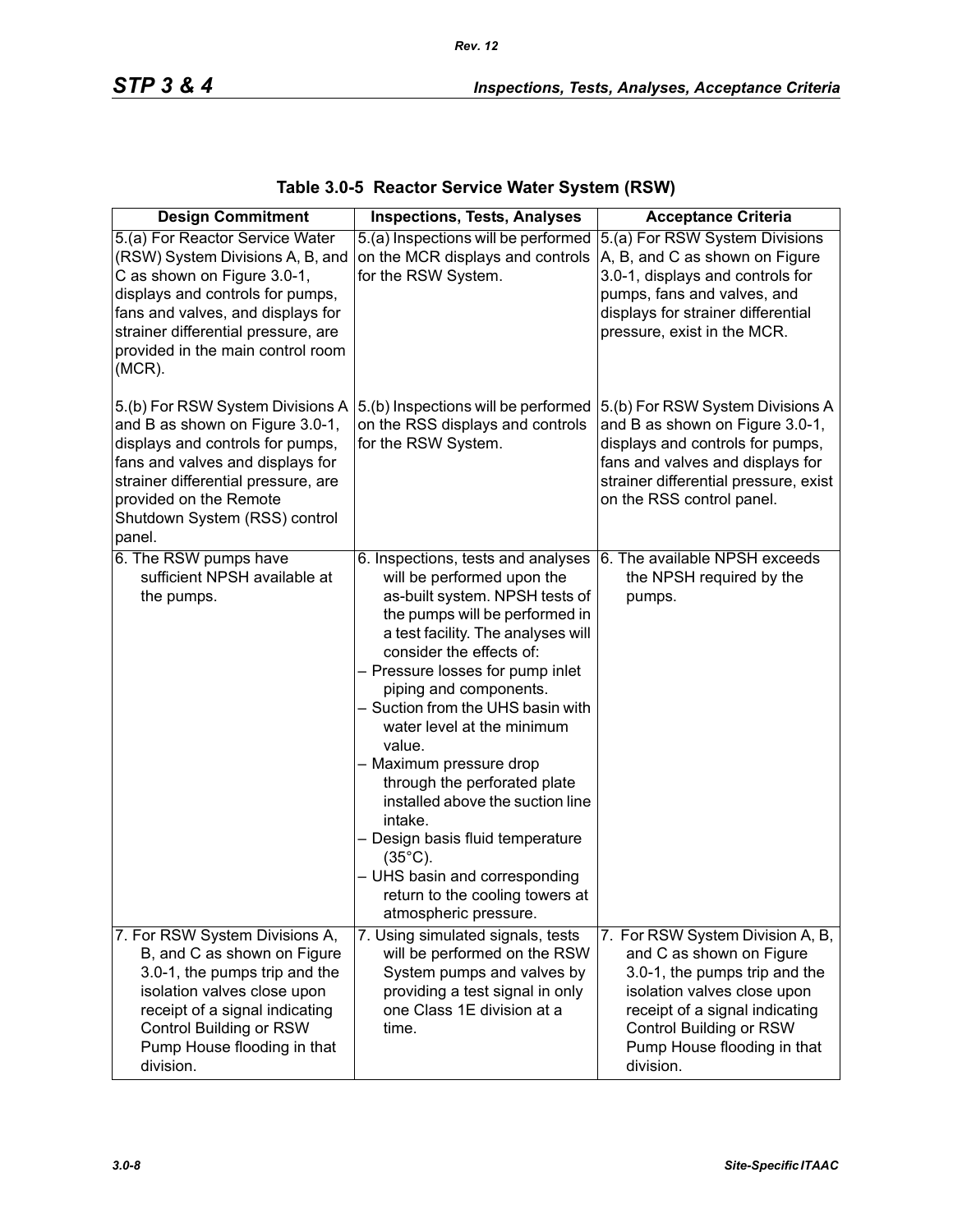| <b>Design Commitment</b>                                                                                                                                                                                                    | <b>Inspections, Tests, Analyses</b>                                                                                 | <b>Acceptance Criteria</b>                                                                                                                                                    |
|-----------------------------------------------------------------------------------------------------------------------------------------------------------------------------------------------------------------------------|---------------------------------------------------------------------------------------------------------------------|-------------------------------------------------------------------------------------------------------------------------------------------------------------------------------|
| 8. The Reactor Service Water<br>Piping Tunnels are classified<br>as Seismic Category I. These<br>tunnels are designed and<br>constructed to accommodate<br>the dynamic and static loading<br>conditions associated with the | 8.(a) A structural analysis will be<br>performed to reconcile as-built<br>data with the structural design<br>basis. | 8.(a) A structural analysis report<br>exists which concludes that<br>the as-built Reactor Service<br>Water Piping Tunnels are able<br>to withstand the design basis<br>loads. |
| various loads and load<br>combinations which form the<br>structural design basis. The<br>structural design basis loads<br>are those associated with:                                                                        | 8.(b) An inspection of the Reactor<br>Service Water Piping Tunnels<br>will be performed.                            | 8.(b) The Reactor Service Water<br>Piping Tunnels have no<br>openings that would permit<br>external flooding from<br>penetrating the tunnels.                                 |
| (1) Natural phenomena - wind,<br>floods, tornadoes (including<br>tornado missiles), hurricanes<br>(including hurricane missiles),<br>earthquakes, rain and snow.                                                            |                                                                                                                     |                                                                                                                                                                               |
| (2) Internal events - floods, pipe<br>breaks and missiles.                                                                                                                                                                  |                                                                                                                     |                                                                                                                                                                               |
| (3) Normal plant operation - live<br>loads, dead loads and<br>temperature effects.                                                                                                                                          |                                                                                                                     |                                                                                                                                                                               |
| 9. The RSW Piping Tunnel and<br>RSW Pump House are<br>protected against external<br>floods by having:                                                                                                                       | 9. Inspection of the as-built<br>structure will be conducted.                                                       | 9.                                                                                                                                                                            |
| Tunnels below design<br>a.<br>basis flood level not<br>penetrating exterior walls<br>of the RSW Pump House<br>and Control Building.                                                                                         |                                                                                                                     | External walls below<br>a.<br>design basis flood level<br>are equal to or greater<br>than 0.6 m thick to prevent<br>groundwater seepage.                                      |
| Penetration seals with<br>b.<br>flood protection features.                                                                                                                                                                  |                                                                                                                     | Tunnels below design<br>b.<br>basis flood level do not<br>penetrate exterior walls of<br>the RSW Pump House<br>and Control Building.                                          |
|                                                                                                                                                                                                                             |                                                                                                                     | The penetration seals are<br>C.<br>provided with flood<br>protection features.                                                                                                |

## **Table 3.0-5 Reactor Service Water System (RSW)**

| Table 3.0-6 Turbine Service Water System (TSW) |
|------------------------------------------------|
|------------------------------------------------|

| <b>Design Commitment</b>  | <b>Inspections, Tests, Analyses</b> | <b>Acceptance Criteria</b> |
|---------------------------|-------------------------------------|----------------------------|
| No entry for this system. |                                     |                            |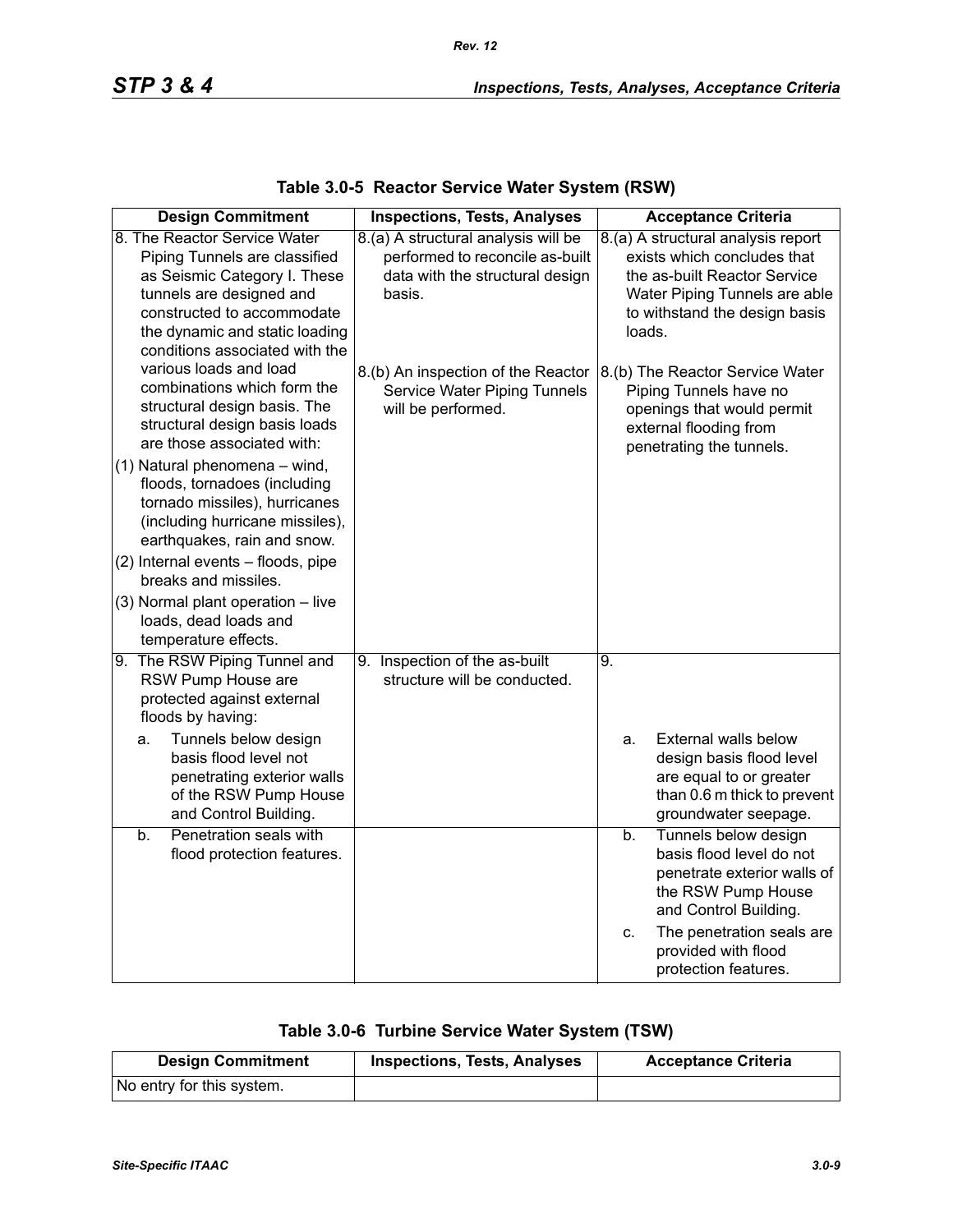### **Table 3.0-7 Communication System**

| <b>Design Commitment</b>                                                          | <b>Inspections, Tests, Analyses</b> | <b>Acceptance Criteria</b> |
|-----------------------------------------------------------------------------------|-------------------------------------|----------------------------|
| See COLA Part 9, Section 4.0,<br>Table 4.0-1, Emergency Planning<br><b>ITAAC.</b> |                                     |                            |

## **Table 3.0-8 Site Security**

| <b>Design Commitment</b>                                                  | <b>Inspections, Tests, Analyses</b> | <b>Acceptance Criteria</b> |
|---------------------------------------------------------------------------|-------------------------------------|----------------------------|
| See COLA Part 9, Section 5.0,<br>Table 5.0-1, Physical Security<br>HTAAC. |                                     |                            |

# **Table 3.0-9 Circulating Water System (CW)**

| <b>Design Commitment</b>                                                                                                                                                                                     | <b>Inspections, Tests, Analyses</b>                                    | <b>Acceptance Criteria</b>                                                                                                                                                          |
|--------------------------------------------------------------------------------------------------------------------------------------------------------------------------------------------------------------|------------------------------------------------------------------------|-------------------------------------------------------------------------------------------------------------------------------------------------------------------------------------|
| The circulating water system<br>pumps are tripped and the<br>discharge valves are closed in the $ $ flood level signals.<br>event of a system isolation signal<br>from the condenser area level<br>switches. | Testing of the as-built CW System<br>will be performed using simulated | The circulating water system<br>pumps are tripped and the<br>discharge valves are closed in the<br>event of a system isolation signal<br>from the condenser area level<br>switches. |

#### **Table 3.0-10 Heating, Ventilating and Air Conditioning System (HVAC)**

| <b>Design Commitment</b>  | <b>Inspections, Tests, Analyses</b> | <b>Acceptance Criteria</b> |
|---------------------------|-------------------------------------|----------------------------|
| No entry for this system. |                                     |                            |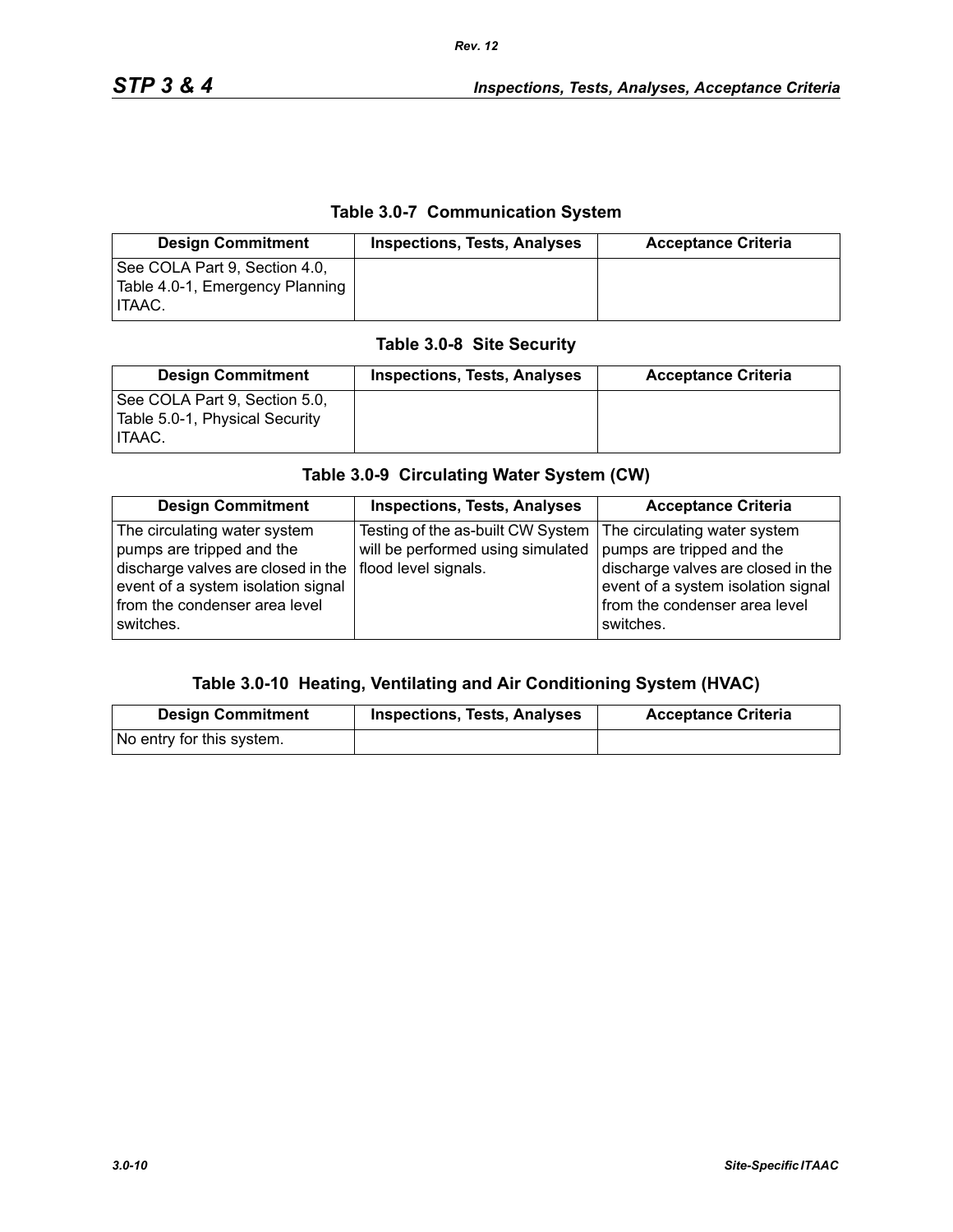|  |  | Table 3.0-11 Backfill Under Seismic Category I Structures |
|--|--|-----------------------------------------------------------|
|--|--|-----------------------------------------------------------|

| <b>Design Commitment</b>                                                                                                                          | <b>Inspections, Tests, Analyses</b>                                                                                                                                                                                                                                                                                                                                                   | <b>Acceptance Criteria</b>                                                                                                                                                                                                                                                                                                                                                                                                   |
|---------------------------------------------------------------------------------------------------------------------------------------------------|---------------------------------------------------------------------------------------------------------------------------------------------------------------------------------------------------------------------------------------------------------------------------------------------------------------------------------------------------------------------------------------|------------------------------------------------------------------------------------------------------------------------------------------------------------------------------------------------------------------------------------------------------------------------------------------------------------------------------------------------------------------------------------------------------------------------------|
| 1. Backfill under Category 1<br>structures is installed to meet<br>a minimum of 95 percent of<br>the Modified Proctor density.                    | 1. Testing will be performed<br>during placement of the<br>backfill materials.                                                                                                                                                                                                                                                                                                        | 1. A report exists that concludes<br>the installed backfill material<br>under Seismic Category I<br>structures meets a minimum<br>of 95 percent of the Modified<br>Proctor density.                                                                                                                                                                                                                                          |
| 2. The shear wave velocity of<br>backfill under Seismic<br>Category I structures meets<br>the value used in the<br>site-specific design analyses. | 2. Field measurements and<br>analyses of shear wave<br>velocity in backfill will be<br>performed when backfill<br>placement is at approximately<br>the elevations corresponding<br>to: (1) half the backfill<br>thickness to be placed below<br>the foundation level, (2) the<br>foundation depth (i.e., base of<br>concrete fill), and (3) the finish<br>grade around the structure. | 2. An engineering report exists<br>that concludes that the shear<br>wave velocity within the<br>backfill material placed under<br>Seismic Category I structures<br>at their foundation depth and<br>below is greater than or equal<br>to 600 feet/second for the<br><b>RSW Tunnels and Diesel</b><br>Generator Fuel Oil Storage<br>Vaults and 470 feet/second<br>for the Diesel Generator Fuel<br>Oil Storage Vault Tunnels. |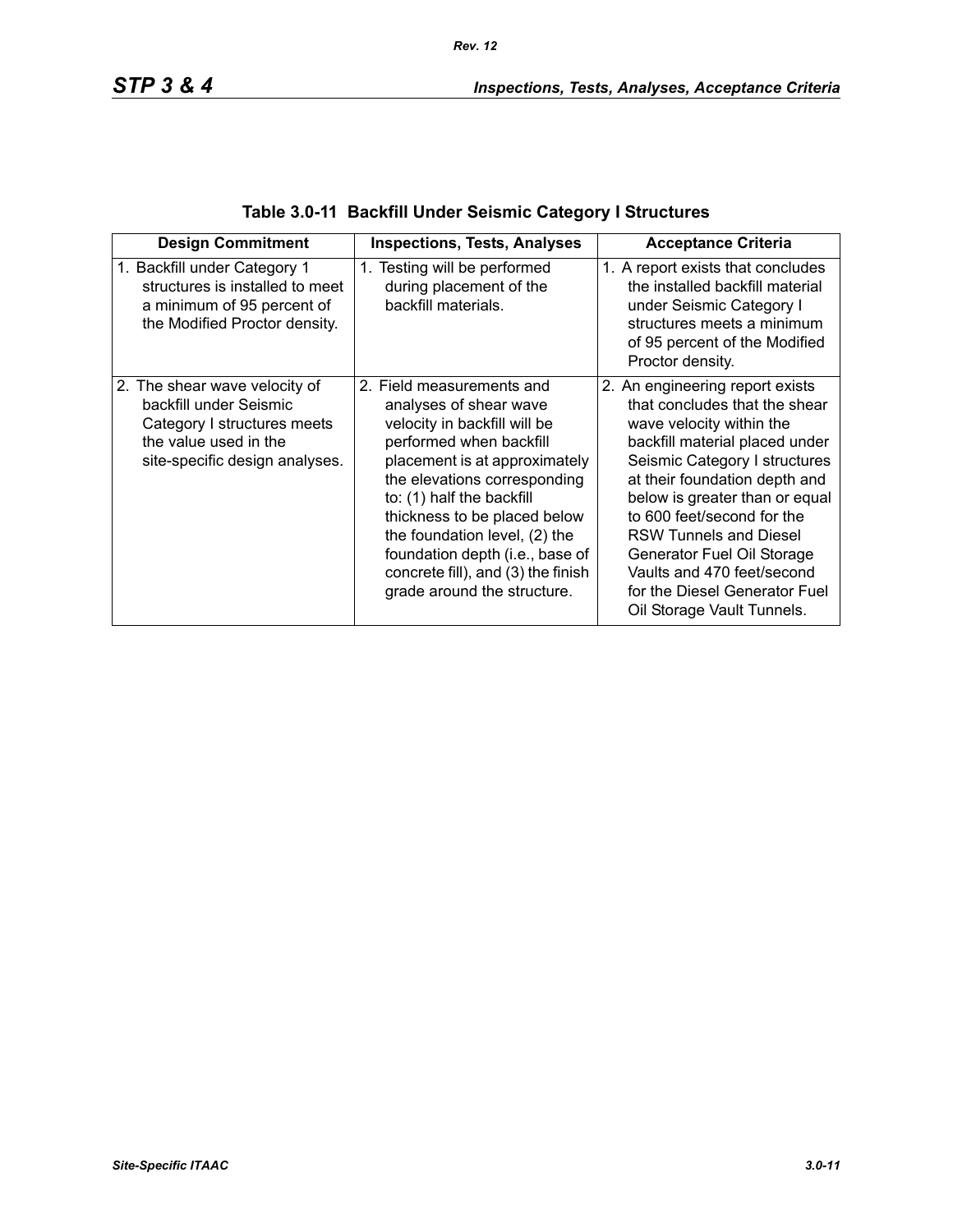## **Table 3.0-11 Backfill Under Seismic Category I Structures**

| <b>Design Commitment</b>                                                                       | <b>Inspections, Tests, Analyses</b>                                                                          | <b>Acceptance Criteria</b>                                                                                                                                                           |
|------------------------------------------------------------------------------------------------|--------------------------------------------------------------------------------------------------------------|--------------------------------------------------------------------------------------------------------------------------------------------------------------------------------------|
| 3. The engineering properties of<br>backfill to be used under<br>Seismic Category I structures | 3. Laboratory tests, field<br>measurements and analyses<br>of engineering properties of                      | 3. An engineering report exists<br>that concludes that the<br>engineering properties of                                                                                              |
| bound the values used in the<br>site-specific design analyses.                                 | the backfill will be performed.<br>These tests will include:<br>Test:<br><b>Grain Size Distribution</b>      | backfill to be used under<br>Seismic Category I structures<br>(unit weight, phi angle, shear<br>strength, shear modulus,<br>shear modulus degradation<br>and damping ratio) meet the |
|                                                                                                | Frequency:<br>1 per material type per borrow<br>source                                                       | values used in the<br>site-specific design analyses.                                                                                                                                 |
|                                                                                                | Test:<br><b>Specific Gravity</b><br>Frequency:<br>1 per material type per borrow<br>source                   |                                                                                                                                                                                      |
|                                                                                                | Test:<br><b>Modified Proctor</b><br>Frequency:<br>1 per material type per borrow<br>source                   |                                                                                                                                                                                      |
|                                                                                                | Test:<br><b>Drained Triaxial Shear</b><br>Frequency:<br>1 per material type per borrow<br>source             |                                                                                                                                                                                      |
|                                                                                                | Test:<br>Consolidation<br>Frequency:<br>1 per material type per borrow<br>source                             |                                                                                                                                                                                      |
|                                                                                                | Test:<br><b>Resonant Column/Torsional</b><br>Shear<br>Frequency:<br>1 per material type per borrow<br>source |                                                                                                                                                                                      |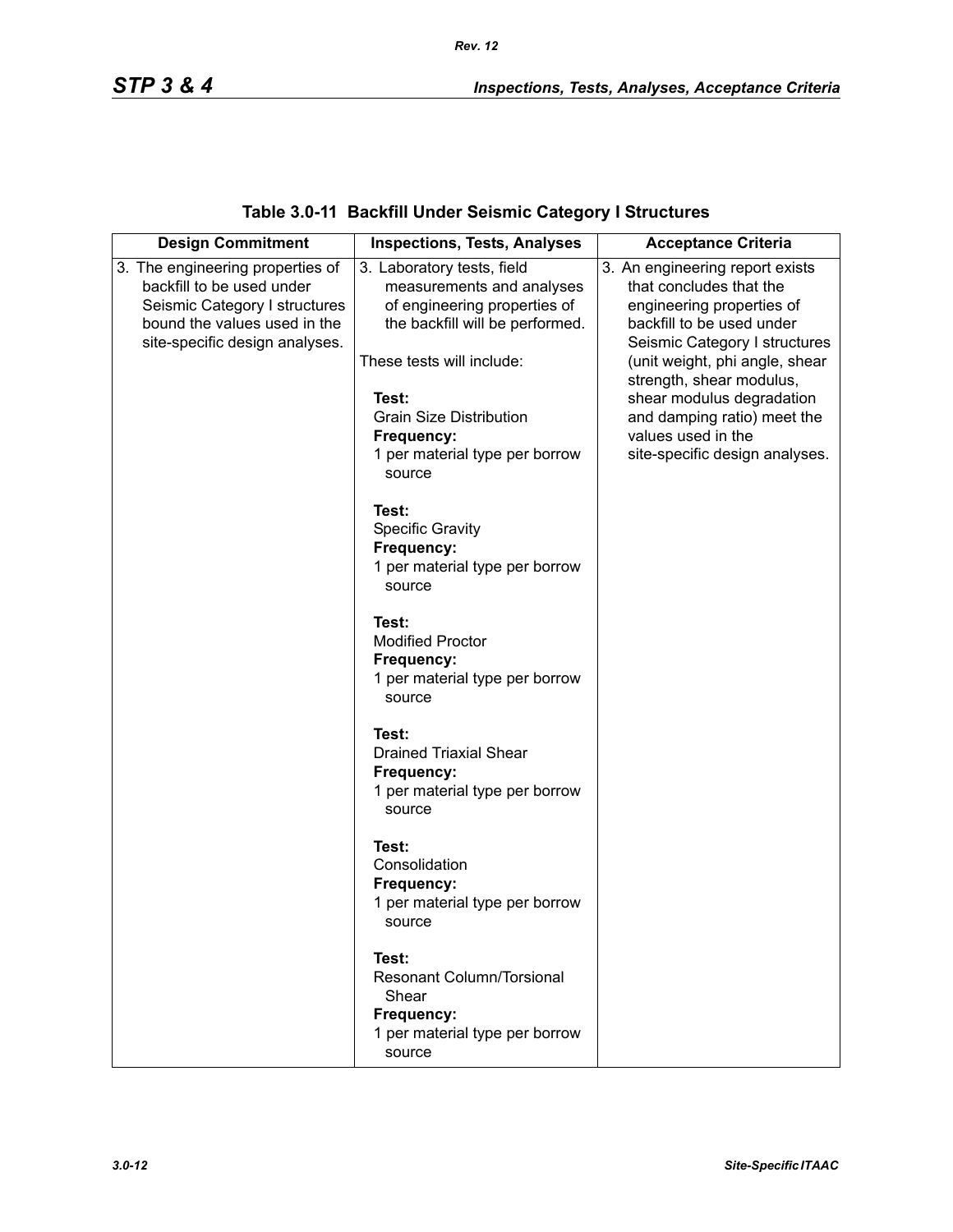| <b>Design Commitment</b>                                                                                                                                               | <b>Inspections, Tests, Analyses</b>                                                                                                            | <b>Acceptance Criteria</b>                                                                                                                              |
|------------------------------------------------------------------------------------------------------------------------------------------------------------------------|------------------------------------------------------------------------------------------------------------------------------------------------|---------------------------------------------------------------------------------------------------------------------------------------------------------|
| 1. The basic configuration of the<br>BAS is as shown on Figure<br>$3.0 - 2.$                                                                                           | 1. Inspections of the as-built<br>system will be conducted.                                                                                    | 1. The as-built BAS conforms with<br>the basic configuration shown<br>on Figure 3.0-2.                                                                  |
| 2. The ASME Code components<br>of the BA System retain their<br>pressure boundary integrity<br>under internal pressures that<br>will be experienced during<br>service. | 2. A pressure test will be<br>conducted on those Code<br>components of the BA<br>System required to be<br>pressure tested by the ASME<br>Code. | 2. The results of the pressure test<br>of the ASME Code<br>components of the BA<br>System conform with the<br>requirements in ASME Code<br>Section III. |

## **Table 3.0-12 Breathing Air System (BA)**

|  |  | Table 3.0-13 Waterproofing Membrane |
|--|--|-------------------------------------|
|  |  |                                     |

| <b>Design Commitment</b>                                                                                                  | <b>Inspections, Tests, Analyses</b>                                                                                                                                                                                                                                                                                            | <b>Acceptance Criteria</b>                                                                                                                                                                                        |
|---------------------------------------------------------------------------------------------------------------------------|--------------------------------------------------------------------------------------------------------------------------------------------------------------------------------------------------------------------------------------------------------------------------------------------------------------------------------|-------------------------------------------------------------------------------------------------------------------------------------------------------------------------------------------------------------------|
| The static friction coefficient to<br>resist sliding beneath the basemat<br>of Category I structures is at least<br>0.75. | Type testing will be performed on<br>a membrane of the material and<br>thickness specified for the<br>waterproof system to determine<br>the minimum static coefficient of<br>friction of the type of material<br>used in the mudmat-<br>waterproofing-mudmat interface<br>beneath the basemats of the<br>Category I structures | A report exists and documents<br>that the waterproof system<br>(mudmat-waterproofing-mudmat<br>interface) has a coefficient of<br>static friction of at least 0.75 to<br>support the analysis against<br>sliding. |

### **Table 3.0-14 Design Reports for ASME Class 1, 2, and 3 Components**

| <b>Design Commitment</b>                                                                                                                        | <b>Inspections, Tests, Analyses</b>                                                                   | <b>Acceptance Criteria</b>                                                                                                                                                                                                                                                                                                                                                                                                                                       |
|-------------------------------------------------------------------------------------------------------------------------------------------------|-------------------------------------------------------------------------------------------------------|------------------------------------------------------------------------------------------------------------------------------------------------------------------------------------------------------------------------------------------------------------------------------------------------------------------------------------------------------------------------------------------------------------------------------------------------------------------|
| ASME Class 1, 2 and 3<br>components are designed in<br>accordance with ASME Section III<br>requirements and seismic<br>Category I requirements. | Inspections of ASME Code<br>Design Reports (NCA-3550) and<br>required documents will be<br>conducted. | <b>ASME Code Design Reports</b><br>(NCA-3550) (certified when<br>required by the ASME Code)<br>exist and conclude that the<br>design of each ASME Class 1, 2<br>and 3 component complies with<br>the requirements of the ASME<br>Code, Section III, including for<br>those stresses and loads related<br>to fatigue (including<br>environmental effects on fatigue<br>for Class 1 carbon steel piping),<br>thermal expansion, seismic, and<br>load combinations. |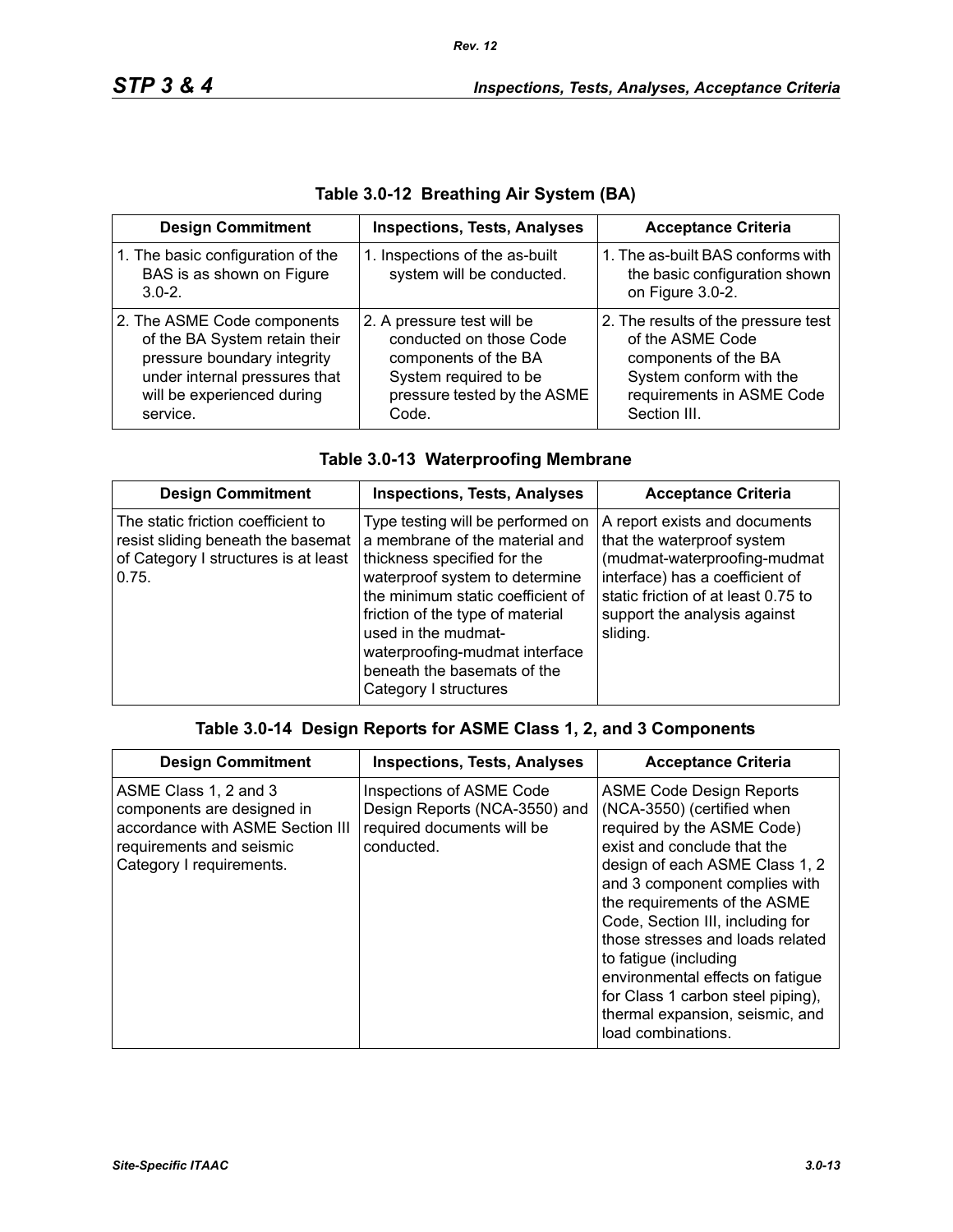| <b>Design Commitment</b>                                                                                                                     | <b>Inspections, Tests, Analyses</b>                                                                                                        | <b>Acceptance Criteria</b>                                                                                                                                                                                    |
|----------------------------------------------------------------------------------------------------------------------------------------------|--------------------------------------------------------------------------------------------------------------------------------------------|---------------------------------------------------------------------------------------------------------------------------------------------------------------------------------------------------------------|
| Settlement of structures<br>measured three (3) months<br>prior to fuel load shall be less<br>than the values in the<br>acceptance criterion. | 1. Field measurements of actual<br>settlement of Seismic<br>Category I structures will be<br>taken three (3) months prior to<br>fuel load. | Maximum allowable tilt<br>(defined as the differential<br>settlement between two edges<br>on the centerline axes of a<br>structure divided by the lateral<br>dimension between these two<br>points) is 1/600. |

**Table 3.0-15 Settlement**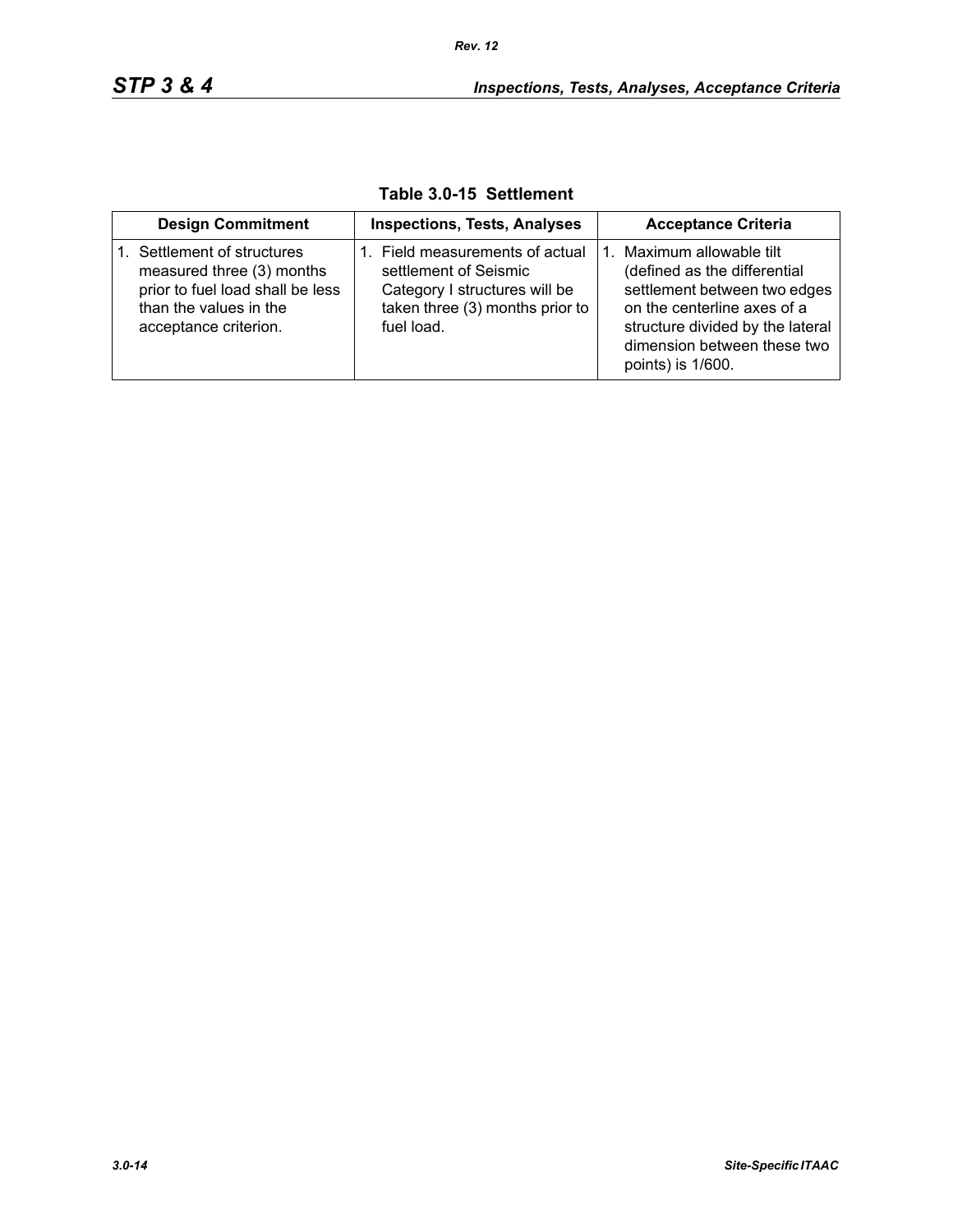| <b>Design Commitment</b>                                                                                                                                                                                                                                                                                                                                                                                       | <b>Inspections, Tests,</b><br><b>Analyses</b>                                                                                                                                                                                                                                                                                                                                                                                                 | <b>Acceptance Criteria</b>                                                                                                                                                                                                                                                                                                                                                                                       |
|----------------------------------------------------------------------------------------------------------------------------------------------------------------------------------------------------------------------------------------------------------------------------------------------------------------------------------------------------------------------------------------------------------------|-----------------------------------------------------------------------------------------------------------------------------------------------------------------------------------------------------------------------------------------------------------------------------------------------------------------------------------------------------------------------------------------------------------------------------------------------|------------------------------------------------------------------------------------------------------------------------------------------------------------------------------------------------------------------------------------------------------------------------------------------------------------------------------------------------------------------------------------------------------------------|
| Systems, structures, and<br>components, that are<br>required to be functional<br>during and following an SSE,<br>shall be protected against or<br>qualified to withstand the<br>dynamic and environmental<br>effects associated with<br>postulated failures in<br>Seismic Category I and NNS<br>piping systems. Each<br>postulated piping failure<br>shall be documented in the<br>Pipe Break Analysis Report. | Inspections of the Pipe<br><b>Break Analysis Report will</b><br>be conducted. Pipe break<br>events involving high-energy<br>piping systems are analyzed<br>for the effects of pipe whip,<br>jet impingement, flooding,<br>room pressurization, and<br>other temperature effects.<br>Pipe break events involving<br>moderate-energy piping<br>systems are analyzed for<br>wetting from spray, flooding,<br>and other environmental<br>effects. | A Pipe Break Analysis<br>Report exists for the<br>as-designed plant and<br>concludes that for each<br>postulated piping failure, the<br>reactor can be shut down<br>safely and maintained in a<br>safe, cold shutdown<br>condition without offsite<br>power. The report<br>documents the analysis to<br>determine where protection<br>features are necessary to<br>mitigate the consequences<br>of a pipe break. |

## **Table 3.0-16 Pipe Break Analysis Report for the As-designed Plant**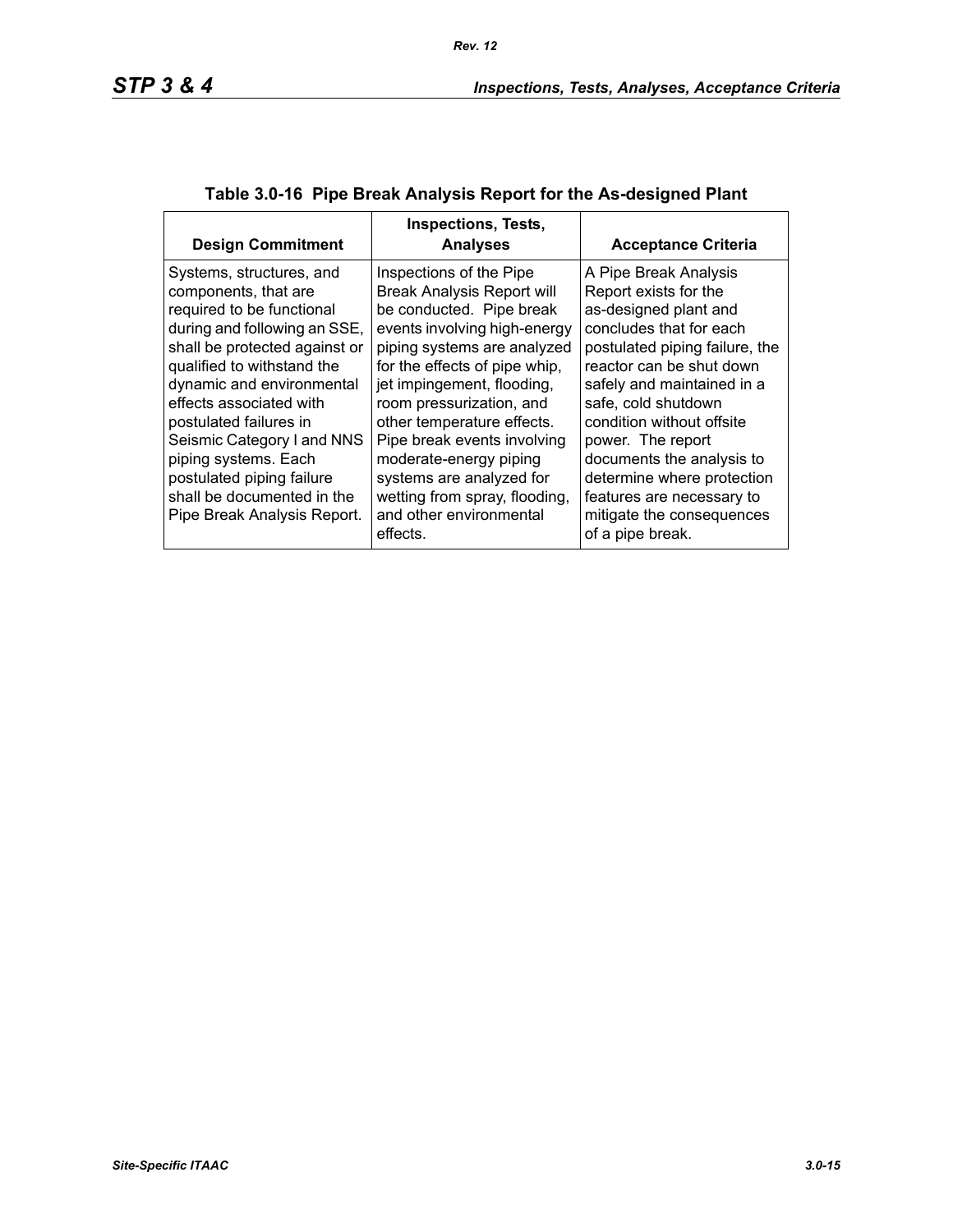| <b>Design Commitment</b>                                                                                                                                                                                                                                                                   | <b>Inspections, Tests,</b><br><b>Analyses</b>                                                                                                                                                                               | <b>Acceptance Criteria</b>                                                                                                                                                                                                                                 |
|--------------------------------------------------------------------------------------------------------------------------------------------------------------------------------------------------------------------------------------------------------------------------------------------|-----------------------------------------------------------------------------------------------------------------------------------------------------------------------------------------------------------------------------|------------------------------------------------------------------------------------------------------------------------------------------------------------------------------------------------------------------------------------------------------------|
| 1. (a) The Diesel Generator<br>Fuel Oil Storage Vaults are<br>classified as Seismic<br>Category I. These vaults are<br>designed and constructed to<br>accommodate the dynamic<br>and static loading conditions<br>associated with the various<br>loads and load<br>combinations which form | 1. (a) A structural analysis<br>will be performed to<br>reconcile as built data with<br>the structural design basis<br>as defined in the Design<br>Requirement.<br>1. (b) An inspection of the<br>vaults will be performed. | 1. (a) A structural analysis<br>report exists which<br>concludes that the as-built<br>Diesel Generator Fuel Oil<br>Storage Vaults are able to<br>withstand the design basis<br>loads as defined in the<br>Design Requirement.<br>1. (b) The vaults have no |
| the structural design basis.<br>The loads are those<br>associated with:                                                                                                                                                                                                                    |                                                                                                                                                                                                                             | unprotected openings that<br>would permit external<br>flooding to penetrate into<br>the vaults.                                                                                                                                                            |
| i. Natural phenomena-wind,<br>floods, tornadoes (including<br>tornado missiles),<br>hurricanes (including<br>hurricane missiles),<br>earthquakes, rain and snow.                                                                                                                           |                                                                                                                                                                                                                             |                                                                                                                                                                                                                                                            |
| ii. Internal events-floods,<br>pipe breaks and missiles.                                                                                                                                                                                                                                   |                                                                                                                                                                                                                             |                                                                                                                                                                                                                                                            |
| iii. Normal plant<br>operation-live loads, dead<br>loads and temperature<br>effects.                                                                                                                                                                                                       |                                                                                                                                                                                                                             |                                                                                                                                                                                                                                                            |
| 1. (b) Any access opening in<br>the vaults below the flood<br>level will be protected from<br>external flooding with flood<br>protection features.                                                                                                                                         |                                                                                                                                                                                                                             |                                                                                                                                                                                                                                                            |

## **Table 3.0-17 Diesel Generator Fuel Oil Storage Vaults**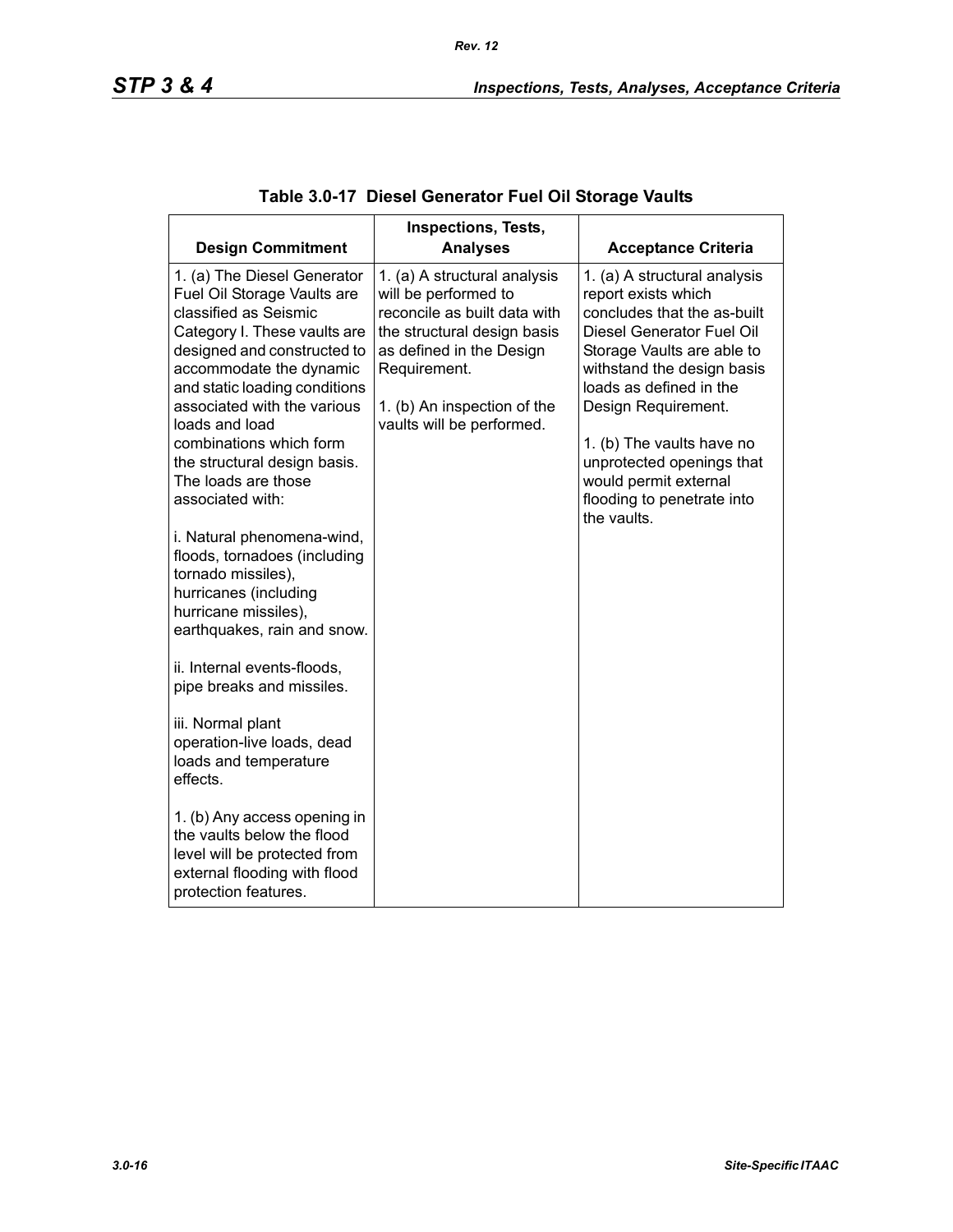| <b>Design Commitment</b>                                                                                                               | Inspections, Tests,<br><b>Analyses</b>                                                                                                                                | <b>Acceptance Criteria</b>                                                                                                                                                                            |
|----------------------------------------------------------------------------------------------------------------------------------------|-----------------------------------------------------------------------------------------------------------------------------------------------------------------------|-------------------------------------------------------------------------------------------------------------------------------------------------------------------------------------------------------|
| 1. For the dynamic analysis<br>of the Main Steam Lines<br>(MSL) in the Turbine<br>Building (TB), the dynamic<br>inputs are as follows: | 1. A dynamic analysis of the<br>TB will be performed to<br>generate in-structure<br>response spectra which<br>are compared to the<br>following MSL dynamic<br>inputs: | 1. A report exists that<br>concludes that the TB<br>in-structure response<br>spectra for MSL dynamic<br>analysis are bounded by<br>the dynamic input<br>requirements for the MSL<br>dynamic analysis: |
| a. for locations on the                                                                                                                | a. for locations on the                                                                                                                                               | a. for locations on the                                                                                                                                                                               |
| basemat, the amplified                                                                                                                 | basemat, the amplified                                                                                                                                                | basemat, the amplified                                                                                                                                                                                |
| response spectra                                                                                                                       | response spectra                                                                                                                                                      | response spectra                                                                                                                                                                                      |
| (ARS) shall be two                                                                                                                     | (ARS) shall be two                                                                                                                                                    | (ARS) shall be two                                                                                                                                                                                    |
| times the ARS shown                                                                                                                    | times the ARS shown                                                                                                                                                   | times the ARS shown                                                                                                                                                                                   |
| in Tier 1 Figures 5.0a                                                                                                                 | in Tier 1 Figures 5.0a                                                                                                                                                | in Tier 1 Figures 5.0a                                                                                                                                                                                |
| and $5.0b$ .                                                                                                                           | and $5.0b$ .                                                                                                                                                          | and $5.0b$ .                                                                                                                                                                                          |
| b. for locations at either                                                                                                             | b, for locations at either                                                                                                                                            | b, for locations at either                                                                                                                                                                            |
| the operating or turbine                                                                                                               | the operating or turbine                                                                                                                                              | the operating or turbine                                                                                                                                                                              |
| deck level, the ARS                                                                                                                    | deck level, the ARS                                                                                                                                                   | deck level, the ARS                                                                                                                                                                                   |
| shall be the same as                                                                                                                   | shall be the same as                                                                                                                                                  | shall be the same as                                                                                                                                                                                  |
| used at the reactor                                                                                                                    | used at the reactor                                                                                                                                                   | used at the reactor                                                                                                                                                                                   |
| building end of the                                                                                                                    | building end of the                                                                                                                                                   | building end of the                                                                                                                                                                                   |
| main steam tunnel.                                                                                                                     | main steam tunnel.                                                                                                                                                    | main steam tunnel.                                                                                                                                                                                    |

## **Table 3.0-18 Main Steam Lines Dynamic Analysis**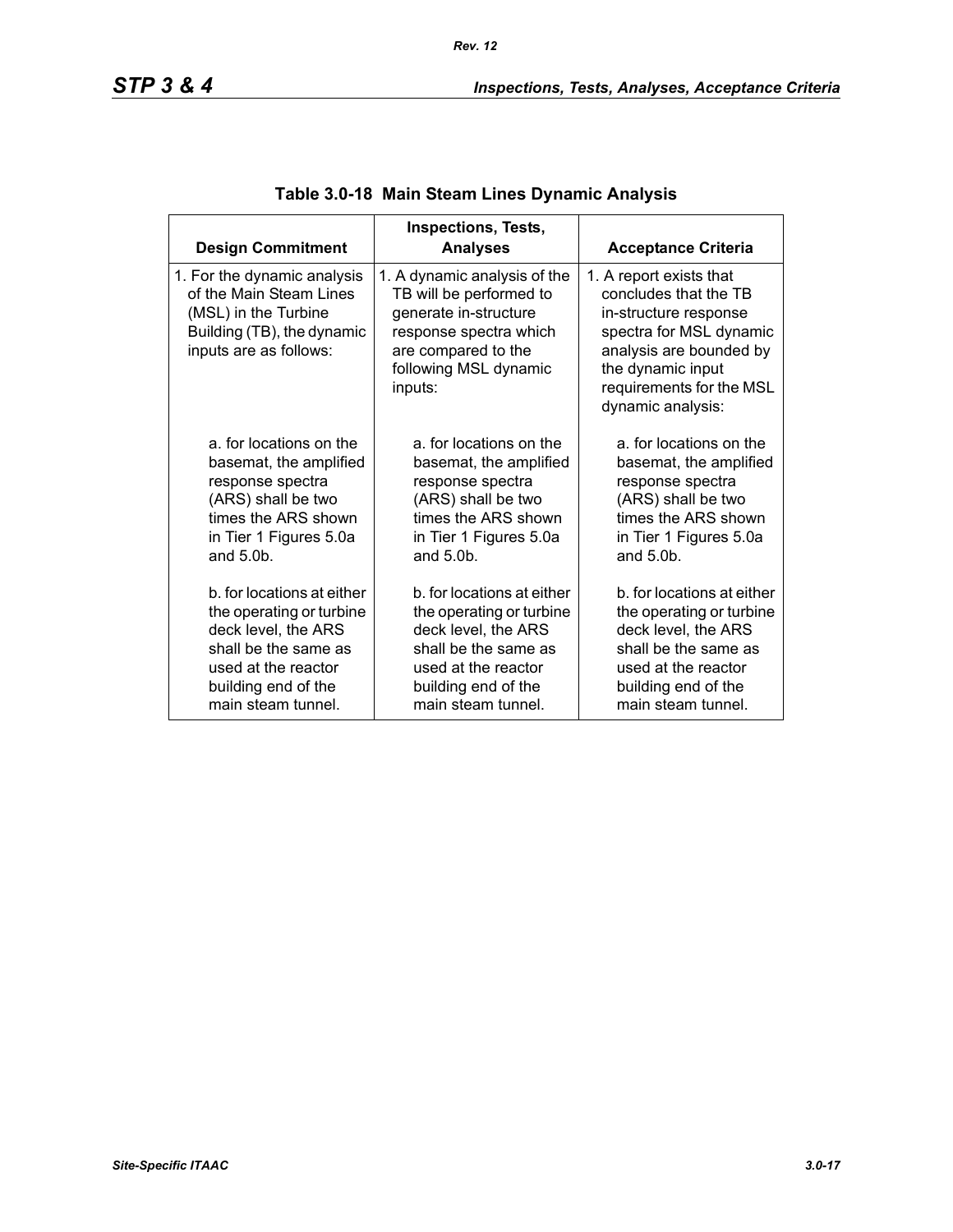| <b>Design Commitment</b>                                                                                                                                                                                                           | <b>Inspections, Tests, Analyses</b>                                                                                                                       | <b>Acceptance Criteria</b>                                                                                                                                                                                                                                                                                                                                                                                                                                                                                                                                                                                                                                                                                                                                       |
|------------------------------------------------------------------------------------------------------------------------------------------------------------------------------------------------------------------------------------|-----------------------------------------------------------------------------------------------------------------------------------------------------------|------------------------------------------------------------------------------------------------------------------------------------------------------------------------------------------------------------------------------------------------------------------------------------------------------------------------------------------------------------------------------------------------------------------------------------------------------------------------------------------------------------------------------------------------------------------------------------------------------------------------------------------------------------------------------------------------------------------------------------------------------------------|
| Failure of non-Seismic<br>Category I SSCs located within<br>a Seismic Category I structure<br>will not impair the ability of the<br>Seismic Category I SSCs<br>within that structure to perform<br>their intended safety function. | a. A Seismic II/I Interaction<br>analysis will be performed.                                                                                              | a. A Seismic II/I Interaction<br>analysis report exists that<br>concludes that failure of<br>non-Seismic Category I SSCs<br>located within a Seismic<br>Category I structure will not<br>impair the ability of the<br>Seismic Category I SSCs<br>within that structure to perform<br>their intended safety function<br>by one of the following criteria:<br>• The failing non-Seismic<br>Category I SSC will not<br>strike the Seismic Category<br>ISSC.<br>• The intended safety function<br>of the Seismic Category I<br>SSC is not impaired as a<br>result of impact from the<br>non- Seismic Category I<br>SSC.<br>• The non-Seismic Category I<br>SSC is designed to prevent<br>its failure (i.e. maintain<br>structural integrity) under<br>SSE condition. |
|                                                                                                                                                                                                                                    | b. Inspection of as-built plant<br>will be performed to confirm<br>that the configuration is<br>consistent with the Seismic II/I<br>Interaction analysis. | b. As-built configuration is<br>consistent with the Seismic II/I<br>Interaction analysis.<br>Reconciliation of deviations<br>from the Seismic II/I<br>Interaction analysis has been<br>performed to conclude that<br>these deviations will not impair<br>the ability of the Seismic<br>Category I SSCs to perform<br>their intended safety function.                                                                                                                                                                                                                                                                                                                                                                                                             |

## **Table 3.0-19 Seismic II/I Interaction**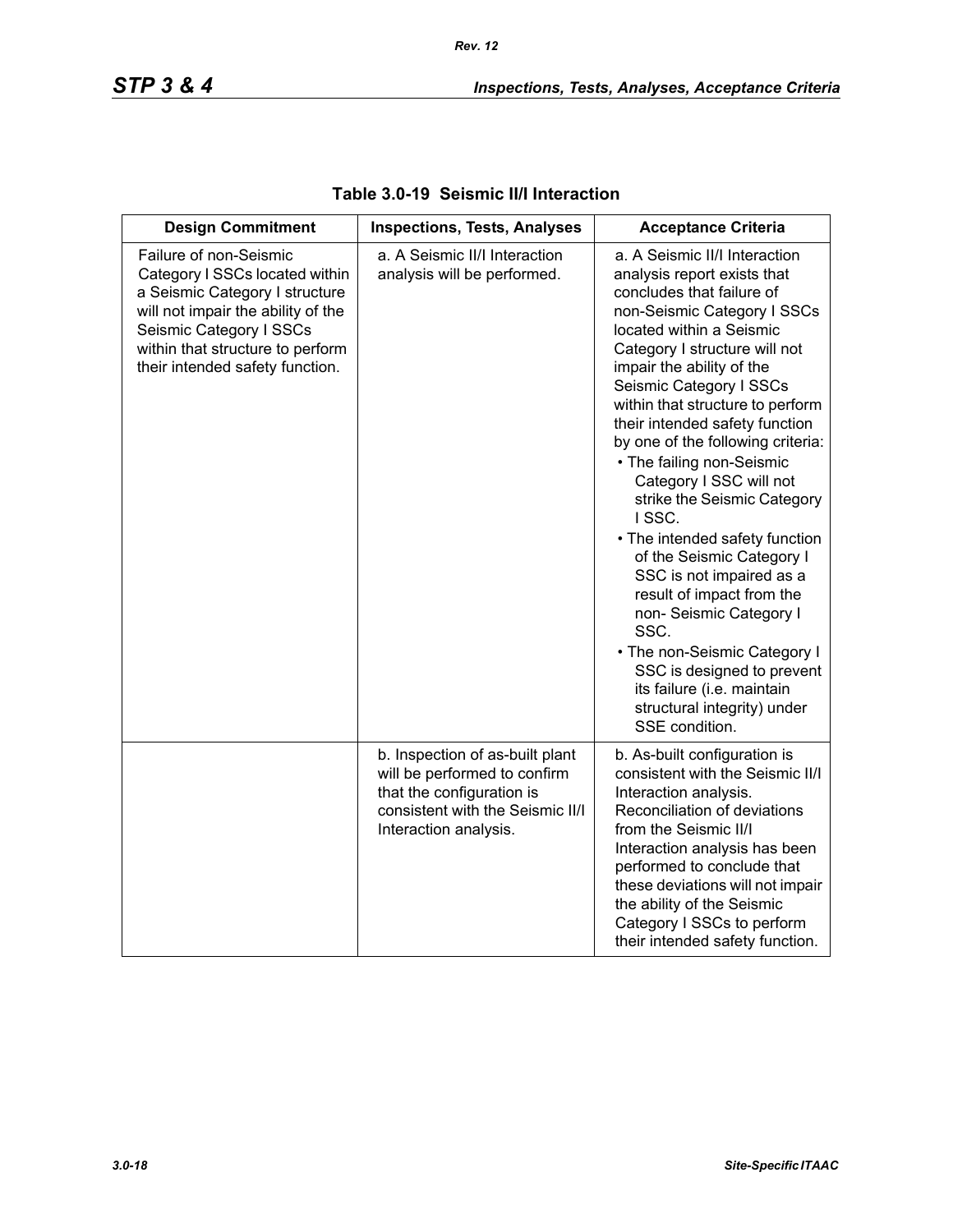| <b>Design Commitment</b>                                                                                                                                          | <b>Inspections, Tests, Analyses</b>                                                                                                                                                                   | <b>Acceptance Criteria</b>                                                                                                                                                                                    |
|-------------------------------------------------------------------------------------------------------------------------------------------------------------------|-------------------------------------------------------------------------------------------------------------------------------------------------------------------------------------------------------|---------------------------------------------------------------------------------------------------------------------------------------------------------------------------------------------------------------|
| 1. The trip signals from the two<br>turbine electrical overspeed<br>protection trip functions are<br>isolated from, and independent<br>of, each other.            | 1. Inspections will be performed<br>verifying that the two turbine<br>electrical overspeed protection<br>functions have diverse<br>hardware and<br>software/firmware.                                 | 1. A report exists and concludes<br>that the two electrical<br>overspeed protection functions<br>have diverse hardware and<br>software/firmware that are<br>isolated from, and independent<br>of, each other. |
| 2. The trip signals from the<br>emergency overspeed<br>protection trip function are<br>separate from the control<br>signals from the normal speed<br>controllers. | 2. Inspections will be performed<br>verifying that the emergency<br>overspeed protection function<br>is implemented in trip<br>controllers that are separate<br>from the normal speed<br>controllers. | 2. A report exists and concludes<br>that the emergency overspeed<br>protection function is<br>implemented in trip controllers<br>that are separate from the<br>normal speed controllers.                      |

| Table 3.0-20 Main Turbine (MT) System |  |  |  |  |
|---------------------------------------|--|--|--|--|
|---------------------------------------|--|--|--|--|

| Table 3.0-21 Turbine Building - Seismic II/I Interaction |  |
|----------------------------------------------------------|--|
|----------------------------------------------------------|--|

| <b>Design Requirement</b>                                                                                                                                                                                                                                                                                                                                                                                                                                                                                       | <b>Inspections, Tests, Analyses</b>                                                                                                                                                                 | <b>Acceptance Criteria</b>                                                                                                                                                                           |
|-----------------------------------------------------------------------------------------------------------------------------------------------------------------------------------------------------------------------------------------------------------------------------------------------------------------------------------------------------------------------------------------------------------------------------------------------------------------------------------------------------------------|-----------------------------------------------------------------------------------------------------------------------------------------------------------------------------------------------------|------------------------------------------------------------------------------------------------------------------------------------------------------------------------------------------------------|
| The lateral load resisting system<br>in the Turbine Building is<br>designed to remain elastic under<br>the extreme environmental loads<br>to prevent the Building from<br>impacting the adjacent Control<br>Building. The extreme<br>environmental loads include the<br>SSE, tornado wind, and tornado<br>missile parameters described in<br>Tier 1, Table 5.0; hurricane wind<br>and hurricane missile parameters;<br>and the loads associated with the<br>breach of the Main Cooling<br>Reservoir Embankment. | a. A structural analysis will be<br>performed to confirm that the<br>lateral load resisting system of<br>the Turbine Building, as<br>designed and constructed,<br>meets the Design<br>Requirements. | a. A structural analysis report<br>exists which concludes that the<br>lateral load resisting system of<br>the Turbine Building, as<br>designed and constructed,<br>meets the Design<br>Requirements. |
|                                                                                                                                                                                                                                                                                                                                                                                                                                                                                                                 | b. Inspection of as-built Turbine<br>Building will be performed to<br>confirm that the configuration<br>is consistent with the design.                                                              | b. As-built configuration is<br>consistent with the design.                                                                                                                                          |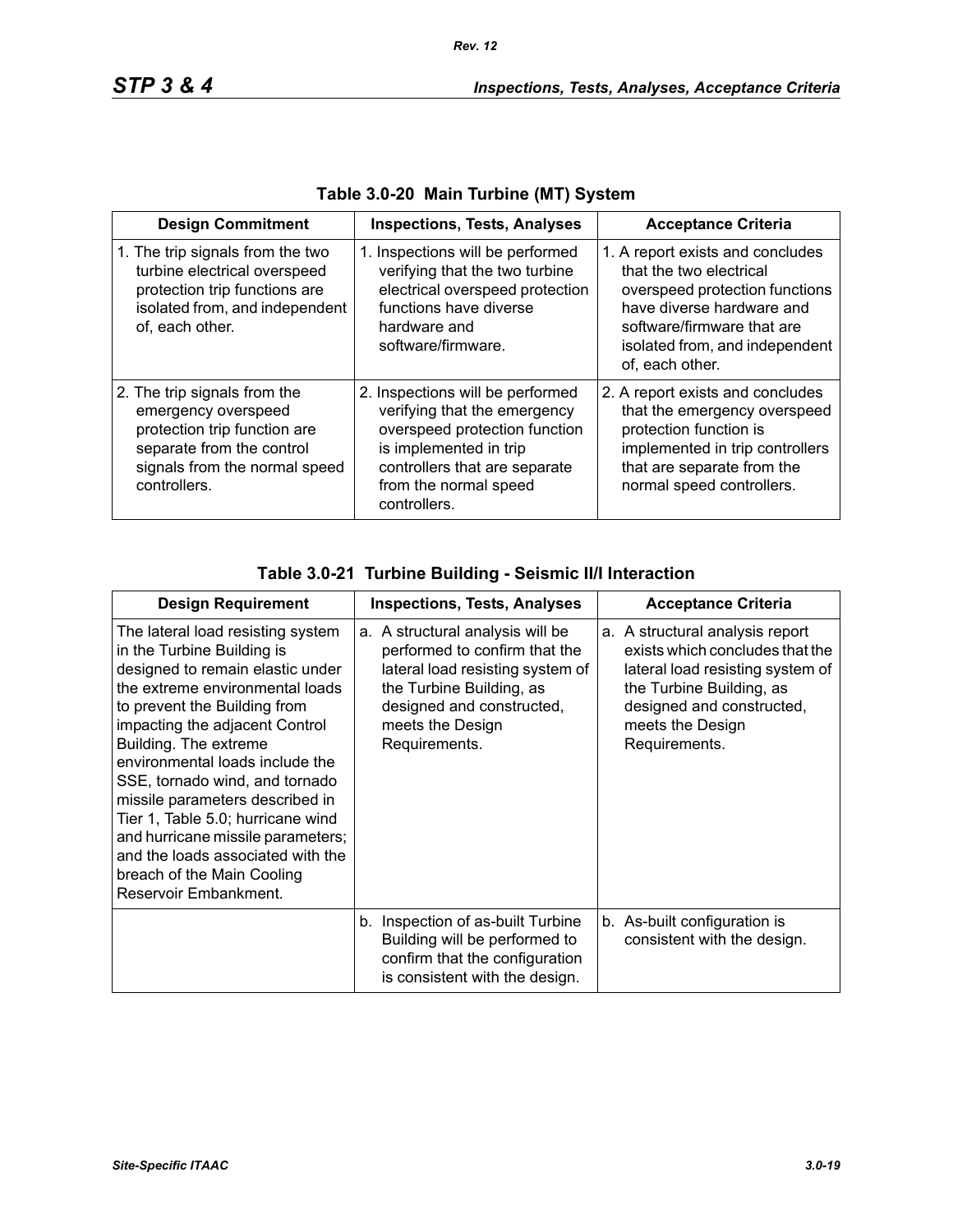| <b>Design Requirement</b>                                                                                                                                                                                                                                                                                                                                                                                                                                                                                                              | <b>Acceptance Criteria</b><br><b>Inspections, Tests, Analyses</b>                                                                                                                                   |                                                                                                                                                                                                      |
|----------------------------------------------------------------------------------------------------------------------------------------------------------------------------------------------------------------------------------------------------------------------------------------------------------------------------------------------------------------------------------------------------------------------------------------------------------------------------------------------------------------------------------------|-----------------------------------------------------------------------------------------------------------------------------------------------------------------------------------------------------|------------------------------------------------------------------------------------------------------------------------------------------------------------------------------------------------------|
| The lateral load resisting system<br>in the Service Building is<br>designed to remain elastic under<br>the extreme environmental loads<br>to prevent the Building from<br>impacting the adjacent Reactor<br>and Control Buildings. The<br>extreme environmental loads<br>include the SSE, tornado wind,<br>and tornado missile parameters<br>described in Tier 1, Table 5.0;<br>hurricane wind and hurricane<br>missile parameters; and the loads<br>associated with the breach of the<br><b>Main Cooling Reservoir</b><br>Embankment. | a. A structural analysis will be<br>performed to confirm that the<br>lateral load resisting system of<br>the Service Building, as<br>designed and constructed,<br>meets the Design<br>Requirements. | a. A structural analysis report<br>exists which concludes that the<br>lateral load resisting system of<br>the Service Building, as<br>designed and constructed,<br>meets the Design<br>Requirements. |
|                                                                                                                                                                                                                                                                                                                                                                                                                                                                                                                                        | b. Inspection of as-built Service<br>Building will be performed to<br>confirm that the configuration<br>is consistent with the design.                                                              | b. As-built configuration is<br>consistent with the design.                                                                                                                                          |

| <b>Design Requirement</b>                                                                                                                                                                                                                                                                                                                                                                                                                                                                                        | <b>Acceptance Criteria</b><br><b>Inspections, Tests, Analyses</b>                                                                                                                                    |                                                                                                                                                                                                       |
|------------------------------------------------------------------------------------------------------------------------------------------------------------------------------------------------------------------------------------------------------------------------------------------------------------------------------------------------------------------------------------------------------------------------------------------------------------------------------------------------------------------|------------------------------------------------------------------------------------------------------------------------------------------------------------------------------------------------------|-------------------------------------------------------------------------------------------------------------------------------------------------------------------------------------------------------|
| The lateral load resisting system<br>in the Radwaste Building is<br>designed to remain elastic under<br>the extreme environmental loads<br>to prevent the Building from<br>impacting the adjacent Reactor<br>Building. The extreme<br>environmental loads include the<br>SSE, tornado wind, and tornado<br>missile parameters described in<br>Tier 1, Table 5.0; hurricane wind<br>and hurricane missile parameters;<br>and the loads associated with the<br>breach of the Main Cooling<br>Reservoir Embankment. | a. A structural analysis will be<br>performed to confirm that the<br>lateral load resisting system of<br>the Radwaste Building, as<br>designed and constructed,<br>meets the Design<br>Requirements. | a. A structural analysis report<br>exists which concludes that the<br>lateral load resisting system of<br>the Radwaste Building, as<br>designed and constructed,<br>meets the Design<br>Requirements. |
|                                                                                                                                                                                                                                                                                                                                                                                                                                                                                                                  | Inspection of as-built<br>b.<br>Radwaste Building will be<br>performed to confirm that the<br>configuration is consistent with<br>the design.                                                        | b. As-built configuration is<br>consistent with the design.                                                                                                                                           |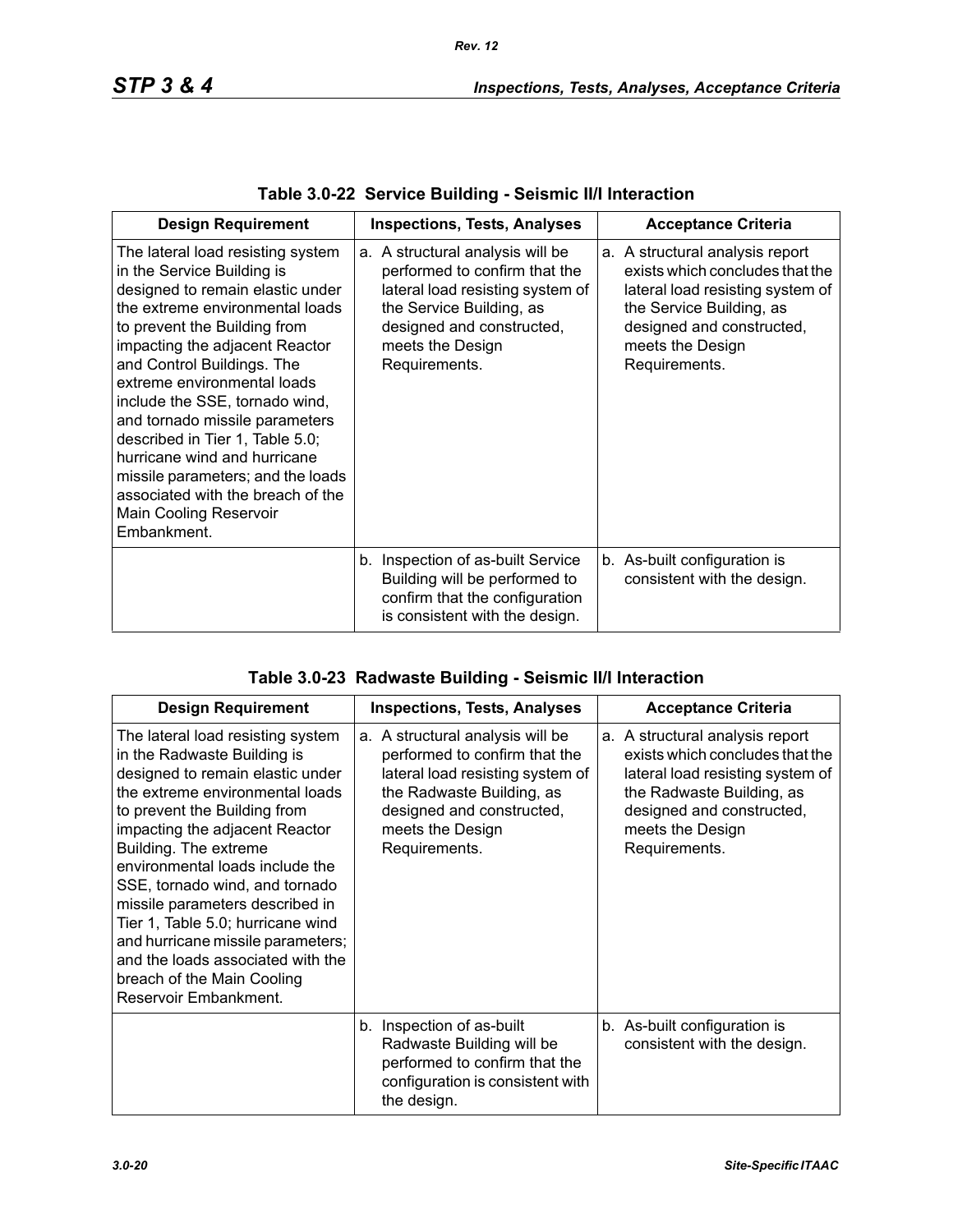| <b>Design Requirement</b>                                                                                                                                                                                                                                                                                                                                                                                                                                                                                             | <b>Inspections, Tests, Analyses</b>                                                                                                                                                                       | <b>Acceptance Criteria</b>                                                                                                                                                                                 |
|-----------------------------------------------------------------------------------------------------------------------------------------------------------------------------------------------------------------------------------------------------------------------------------------------------------------------------------------------------------------------------------------------------------------------------------------------------------------------------------------------------------------------|-----------------------------------------------------------------------------------------------------------------------------------------------------------------------------------------------------------|------------------------------------------------------------------------------------------------------------------------------------------------------------------------------------------------------------|
| The lateral load resisting system<br>in the Control Building Annex is<br>designed to remain elastic under<br>the extreme environmental loads<br>to prevent the Building from<br>impacting the adjacent Control<br>Building. The extreme<br>environmental loads include the<br>SSE, tornado wind, and tornado<br>missile parameters described in<br>Tier 1, Table 5.0; hurricane wind<br>and hurricane missile parameters;<br>and the loads associated with the<br>breach of the Main Cooling<br>Reservoir Embankment. | a. A structural analysis will be<br>performed to confirm that the<br>lateral load resisting system of<br>the Control Building Annex, as<br>designed and constructed,<br>meets the Design<br>Requirements. | a. A structural analysis report<br>exists which concludes that the<br>lateral load resisting system of<br>the Control Building Annex, as<br>designed and constructed,<br>meets the Design<br>Requirements. |
|                                                                                                                                                                                                                                                                                                                                                                                                                                                                                                                       | b. Inspection of as-built Control<br><b>Building Annex will be</b><br>performed to confirm that the<br>configuration is consistent with<br>the design.                                                    | b. As-built configuration is<br>consistent with the design.                                                                                                                                                |

| Table 3.0-24 Control Building Annex - Seismic II/I Interaction |  |  |  |  |  |  |  |
|----------------------------------------------------------------|--|--|--|--|--|--|--|
|----------------------------------------------------------------|--|--|--|--|--|--|--|

| <b>Design Requirement</b>                                                                                                                                                                                                        | <b>Inspections, Tests, Analyses</b>                                                                                                  | <b>Acceptance Criteria</b>                                                                                                                                                                                  |
|----------------------------------------------------------------------------------------------------------------------------------------------------------------------------------------------------------------------------------|--------------------------------------------------------------------------------------------------------------------------------------|-------------------------------------------------------------------------------------------------------------------------------------------------------------------------------------------------------------|
| The Reactor Building and the<br>Diesel Generator Fuel Oil Tunnels<br>(DGFOT) are designed and<br>constructed to withstand the loads<br>due to site-specific hurricane wind   the Design Requirements.<br>and hurricane missiles. | A structural analysis of the as-<br>built Reactor Building and<br>DGFOT will be performed which<br>reconciles the as-built data with | A structural analysis report exists<br>which concludes that the as-built<br>Reactor Building and DGFOT are<br>able to withstand the loads due to<br>site-specific hurricane wind and<br>hurricane missiles. |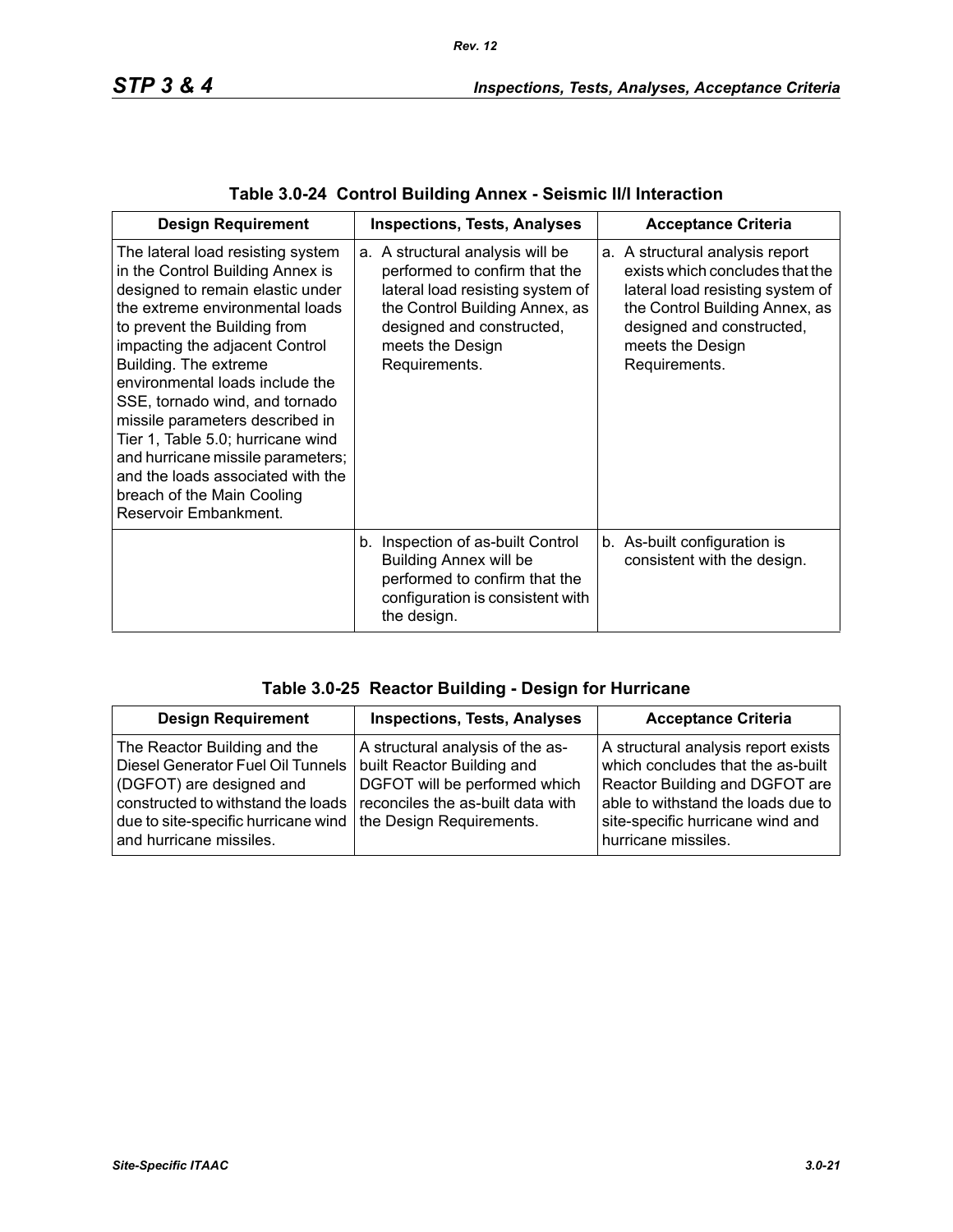|  |  |  |  | Table 3.0-26 Control Building - Design for Hurricane |
|--|--|--|--|------------------------------------------------------|
|--|--|--|--|------------------------------------------------------|

| <b>Design Requirement</b>                                                                                                                       | <b>Inspections, Tests, Analyses</b>                                                                                                                    | <b>Acceptance Criteria</b>                                                                                                                                                                        |
|-------------------------------------------------------------------------------------------------------------------------------------------------|--------------------------------------------------------------------------------------------------------------------------------------------------------|---------------------------------------------------------------------------------------------------------------------------------------------------------------------------------------------------|
| The Control Building is designed<br>and constructed to withstand the<br>loads due to site-specific<br>hurricane wind and hurricane<br>missiles. | A structural analysis of the as-<br>built Control Building will be<br>performed which reconciles the<br>as-built data with the Design<br>Requirements. | A structural analysis report exists<br>which concludes that the as-built<br>Control Building is able to<br>withstand the loads due to site-<br>specific hurricane wind and<br>hurricane missiles. |

| Table 3.0-27 Reactor Building Stack - Category II/I Design for Hurricane |  |  |
|--------------------------------------------------------------------------|--|--|

| <b>Design Requirement</b>                                                                                                                                                                                                | <b>Inspections, Tests, Analyses</b>                                                                                                                          | <b>Acceptance Criteria</b>                                                                                                                                                                                                                                         |
|--------------------------------------------------------------------------------------------------------------------------------------------------------------------------------------------------------------------------|--------------------------------------------------------------------------------------------------------------------------------------------------------------|--------------------------------------------------------------------------------------------------------------------------------------------------------------------------------------------------------------------------------------------------------------------|
| The Reactor Building stack is<br>designed and constructed to<br>withstand the loads due to site-<br>specific hurricane wind and<br>hurricane missiles to prevent it<br>from impacting the Reactor<br>Building structure. | A structural analysis of the as-<br>built Reactor Building stack will be<br>performed which reconciles the<br>as-built data with the Design<br>Requirements. | A structural analysis report exists<br>which concludes that the as-built<br>Reactor Building stack can<br>withstand the loads due to site-<br>specific hurricane wind and<br>hurricane missiles to prevent it<br>from impacting the Reactor<br>Building structure. |

|  |  |  | Table 3.0-28 Spent Fuel Pool Level Instrumentation |
|--|--|--|----------------------------------------------------|
|--|--|--|----------------------------------------------------|

| <b>Design Requirement</b>                                                                                                                                         | <b>Inspections, Tests, Analyses</b>                                                                                                                                                                          | <b>Acceptance Criteria</b>                                                                                                                                                                                                            |
|-------------------------------------------------------------------------------------------------------------------------------------------------------------------|--------------------------------------------------------------------------------------------------------------------------------------------------------------------------------------------------------------|---------------------------------------------------------------------------------------------------------------------------------------------------------------------------------------------------------------------------------------|
| The Spent Fuel pool level<br>instrumentation channels are<br>properly installed, in the correct<br>locations, and meet all design<br>features in FSAR Appendix 1E | Inspections will be performed to<br>verify that the Spent Fuel Pool<br>level instrument channels are<br>properly installed, in the correct<br>locations, and meet all design<br>features in FSAR Appendix 1E | The results of inspections and<br>tests confirm that the Spent Fuel<br>Pool level instrument channels<br>are properly installed, in the<br>correct locations, and meet all<br>design features in FSAR<br>Appendix 1E, Subsection 2.6. |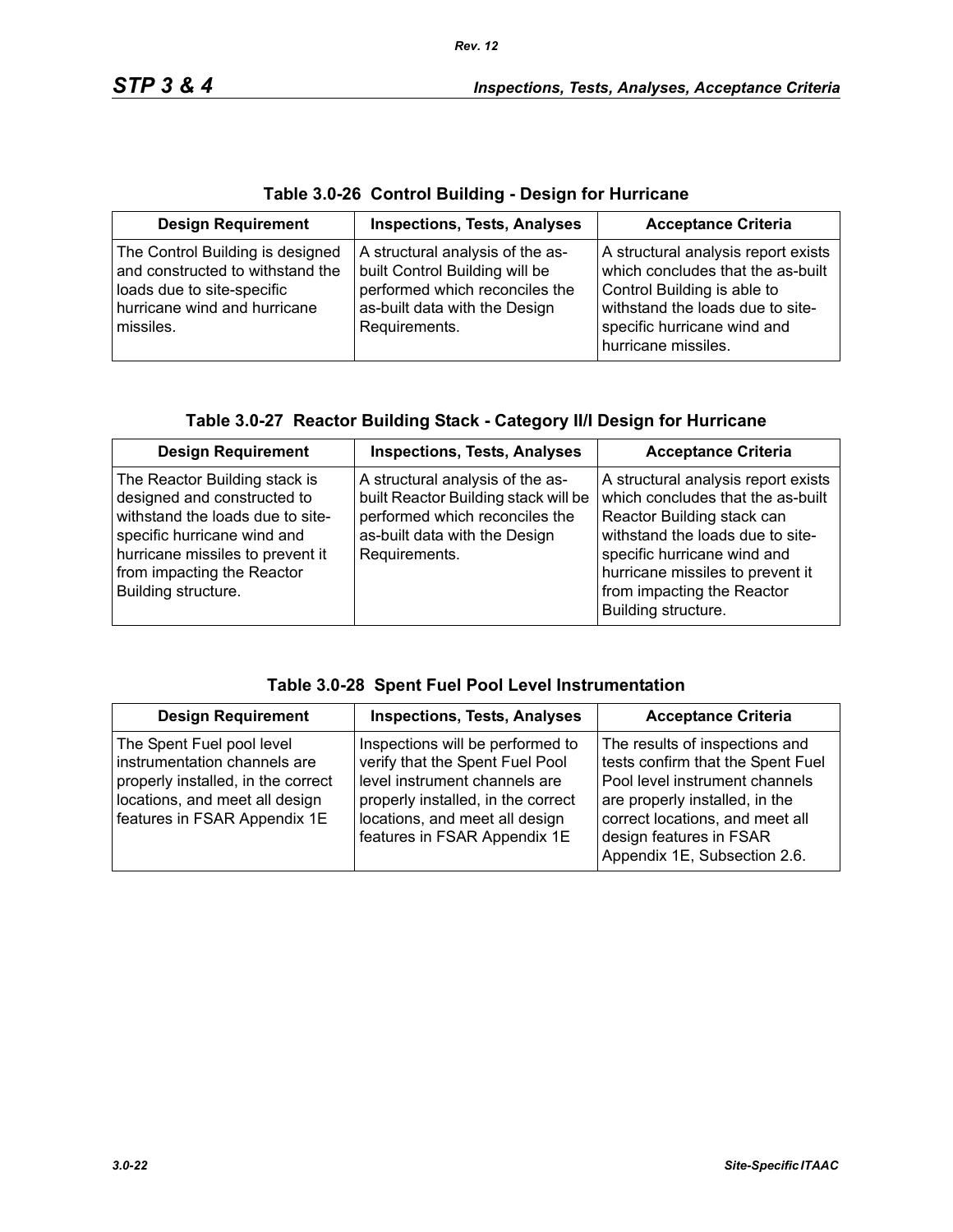### **Table 3.0-29 Detection of Open Phase Events on the Main Power and Reserve Auxiliary Transformers**

| <b>Design Commitment</b> |                                                                                                                                                                                                                                                                                                                                                                      | <b>Inspections, Tests, Analyses</b> |                                                                                                                                                                                                                                        |    | <b>Acceptance Criteria</b>                                                                                                                                                                                                                                                                                                                                                                             |  |
|--------------------------|----------------------------------------------------------------------------------------------------------------------------------------------------------------------------------------------------------------------------------------------------------------------------------------------------------------------------------------------------------------------|-------------------------------------|----------------------------------------------------------------------------------------------------------------------------------------------------------------------------------------------------------------------------------------|----|--------------------------------------------------------------------------------------------------------------------------------------------------------------------------------------------------------------------------------------------------------------------------------------------------------------------------------------------------------------------------------------------------------|--|
| a.<br>b.                 | 1. Continuous monitoring of the<br>power feeds on the high<br>voltage side of the Main Power<br>Transformer (MPT) and<br>Reserve Auxiliary<br>Transformers (RAT) is<br>provided to detect:<br>An open phase with no<br>transformer high-side<br>ground.<br>An open phase with a<br>transformer high side<br>ground between the open<br>phase and the<br>transformer. |                                     | 1. An analysis of the transformer<br>relay scheme will be performed<br>to verify the following:<br>Relay current<br>a.<br>transformers have been<br>correctly located.<br>b.<br>Relay set points can<br>provide adequate<br>detection. |    | 1. An analysis demonstrates:<br>The correct location of the<br>current transformers for the<br>MPT and RATs transformer<br>relays. Relay set points ensure<br>that the monitoring systems<br>can adequately detect open<br>phase conditions in any<br>combination of three phases,<br>with or without accompanying<br>ground faults, on the high-<br>voltage side of the MPT and<br>RATs transformers. |  |
| C.                       | Two transformer high side<br>open phases<br>(simultaneously).                                                                                                                                                                                                                                                                                                        |                                     |                                                                                                                                                                                                                                        |    |                                                                                                                                                                                                                                                                                                                                                                                                        |  |
| a.                       | 2. The monitoring system<br>provides a Main Control Room<br>Alarm for:<br>An open phase with no<br>transformer high-side<br>ground.                                                                                                                                                                                                                                  |                                     | 2. A test will be performed of the<br>as-built monitoring system,<br>using simulated signals, to<br>demonstrate that, at the<br>designated relay set points, the<br>MPT and RATs alarm in the<br>Main Control Room.                    | 2. | Using simulated signals, at the<br>designated relay set points in<br>any combination of the three<br>phases, the as-built MPT and<br>RATs initiate an alarm in the<br>Main Control Room.                                                                                                                                                                                                               |  |
| b.                       | An open phase with a<br>transformer high side<br>ground between the open<br>phase and the<br>transformer.                                                                                                                                                                                                                                                            |                                     |                                                                                                                                                                                                                                        |    |                                                                                                                                                                                                                                                                                                                                                                                                        |  |
| c.                       | Two transformer high<br>side open phases<br>(simultaneously).                                                                                                                                                                                                                                                                                                        |                                     |                                                                                                                                                                                                                                        |    |                                                                                                                                                                                                                                                                                                                                                                                                        |  |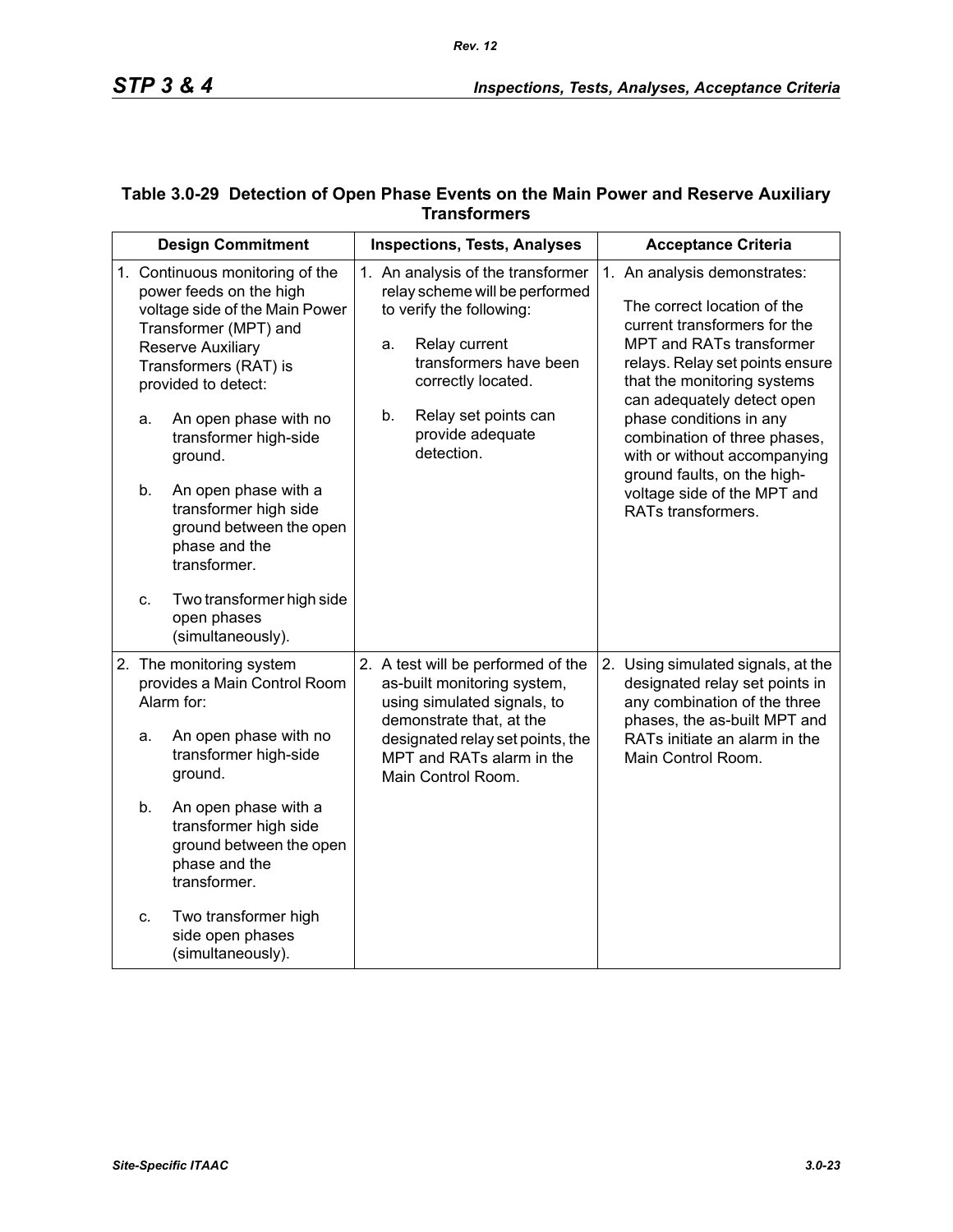## **Table 3.0-30 Consideration of the Effect of Suppression Pool Water Level on Containment Hydrodynamic Loads**

| <b>Design Commitment</b>                                                                                                                                                                                                                                                                                                                                                    | <b>Inspections, Tests, Analyses</b>                                                                                                                                                                                                                                                                                                                                                                                          | <b>Acceptance Criteria</b>                                                                                                                                                                                                                                                                                                                                                                                                                         |
|-----------------------------------------------------------------------------------------------------------------------------------------------------------------------------------------------------------------------------------------------------------------------------------------------------------------------------------------------------------------------------|------------------------------------------------------------------------------------------------------------------------------------------------------------------------------------------------------------------------------------------------------------------------------------------------------------------------------------------------------------------------------------------------------------------------------|----------------------------------------------------------------------------------------------------------------------------------------------------------------------------------------------------------------------------------------------------------------------------------------------------------------------------------------------------------------------------------------------------------------------------------------------------|
| 1. The primary containment walls<br>and submerged structures are<br>able to withstand the structural<br>design basis loads as defined<br>in Tier 1 Section 2.14.1<br>including consideration of the<br>effects of transferring water<br>into the suppression pool<br>during a postulated design<br>basis large break loss-of-<br>coolant accident on<br>hydrodynamic loads. | The analysis performed to<br>1.<br>demonstrate that the as-built<br>primary containment walls and<br>submerged structures can<br>withstand the structural design<br>basis loads defined in Tier 1<br>Section 2.14.1 will include<br>consideration of the effects of<br>transferring water into the<br>suppression pool during a<br>postulated design basis large<br>break loss-of coolant accident<br>on hydrodynamic loads. | 1. A structural analysis report<br>exists which concludes that the<br>as-built primary containment<br>walls and submerged<br>structures are able to<br>withstand the structural design<br>basis loads as defined in Tier 1<br>Section 2.14.1 including<br>consideration of the effects of<br>transferring water into the<br>suppression pool during a<br>postulated design basis large<br>break loss-of-coolant accident<br>on hydrodynamic loads. |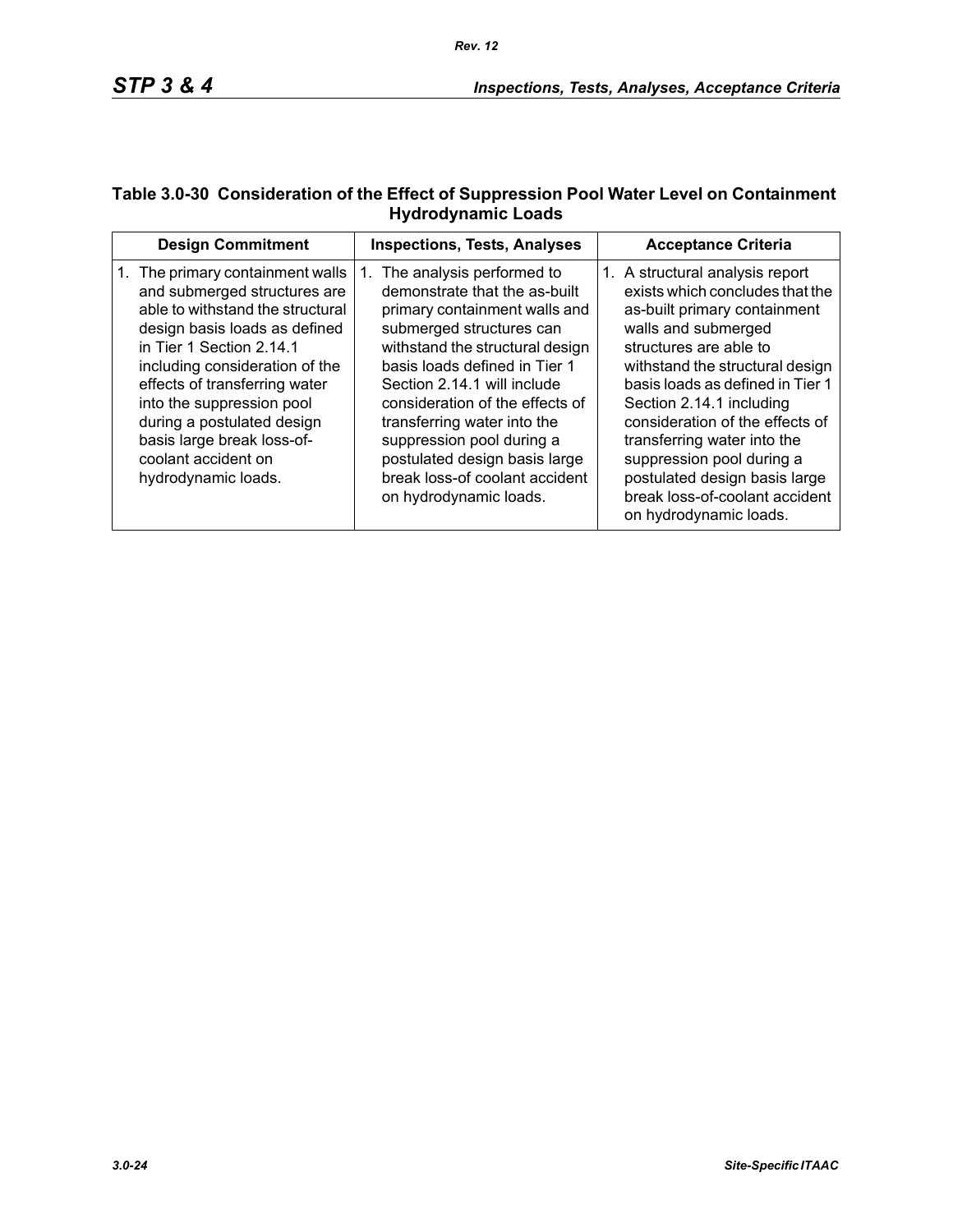

**Figure 3.0-1 UHS and Reactor Service Water System**